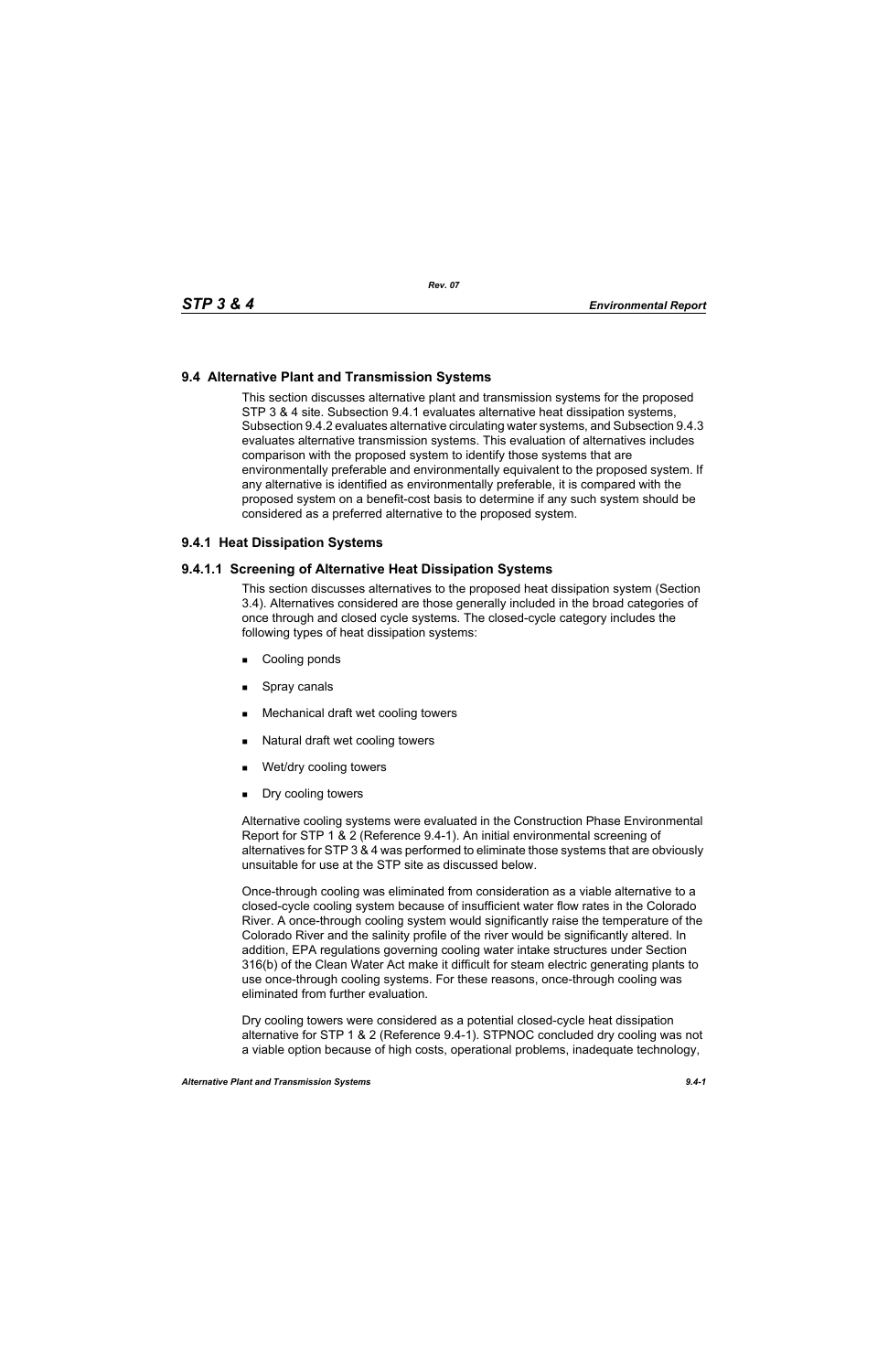and a lack of sufficient operating experience with large nuclear generating units. In its preamble to the final rule addressing cooling water intake structures for new facilities (66 FR 65256; December 18, 2001), EPA rejected dry cooling as the best available technology for a national standard for similar reasons. Dry cooling carries high capital and operating and maintenance costs. Manufacturers of large steam turbines have not yet developed turbine designs for reliable and efficient operation over the wide range of backpressures required for dry cooling towers. Dry cooling has a detrimental effect on electricity production by reducing the efficiency of steam turbines. Dry cooling requires the facility to use more energy than would be required with wet cooling towers to produce the same amount of electricity. This energy penalty is most significant in the warmer southern regions during summer months (periods of maximum dry-bulb temperature) when the demand for electricity is at its peak, such as the location of the STP facility. The energy penalty would result in an increase in environmental impacts as replacement generating capacity would be needed to offset the loss in efficiency from dry cooling. EPA concluded that dry cooling is appropriate in areas with limited water available for cooling or where the source of cooling water is associated with extremely sensitive biological resources (e.g., endangered species, specially protected areas). The site-specific conditions do not warrant further consideration of dry cooling for STP 3 & 4.

Four closed-cycle evaporative cooling tower systems, a closed-cycle spray canal, and a closed-cycle cooling reservoir were evaluated in detail for STP 1 & 2, including their economic costs and environmental impacts. These same alternatives are considered for STP 3 & 4. A screening comparison of the alternatives is provided in Table s 9.4-1 and 9.4-2. The analysis presented in the Construction Phase Environmental Report for STP 1 & 2 considered alternative systems for two net 1250 MWe nuclear generating units. The relative impacts of the heat dissipation system alternatives would be similar for the ABWR units (net 1300 MWe each) proposed as STP 3 & 4. Consequently, the evaluation presented in the Construction Phase Environmental Report for STP 1 & 2 (Reference 9.4-1) serves as the basis for the comparison of heat dissipation alternatives for STP 3 & 4.

# **9.4.1.1.1 Cooling Pond**

This section describes and evaluates the feasible alternative heat dissipation systems that use a closed-cycle cooling reservoir. As described in Section 3.4, a closed-cycle cooling system using the existing Main Cooling Reservoir (MCR), supplemented by mechanical draft cooling towers, is the preferred alternative for STP 3 & 4. Because of the intermittent nature of makeup water pumping operations (see Section 3.4), storage capacity is required to account for losses that occur during periods when no makeup water is available to offset them. In a simulated operation of the MCR over the projected 40-year operating life of STP 1 & 2 (Reference 9.4-1), STPNOC determined that a maximum storage volume of 162,400 acre-feet was required. An additional 24,600 acre-feet are required to provide sufficient cooling surface area to maintain reasonable plant efficiency for STP 1 & 2 following the worst drought period on record.

As an alternative to the 7000-acre surface area selected for the MCR, a reduced MCR area of 3500 acres was previously considered as part of the initial STP 1 & 2 site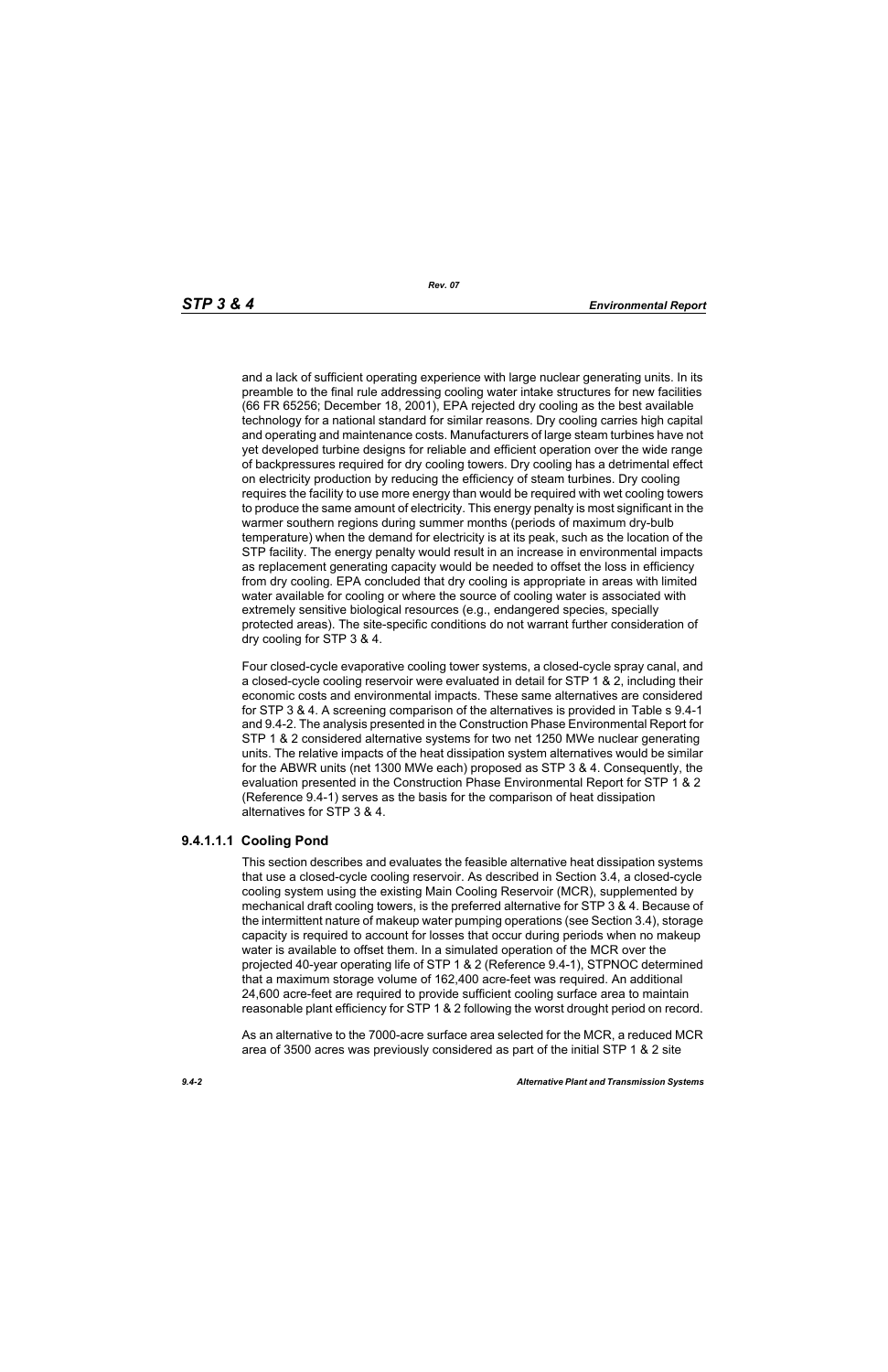evaluation. The reduction in MCR surface area reduced the net natural evaporative losses; however, the remaining losses still resulted in an estimated total storage requirement of 126,000 acre-feet. This storage volume would require a normal operating elevation for the reduced area MCR of 58.3 ft mean sea level (MSL). STPNOC considered a normal maximum operating level higher than approximately 49 feet MSL to be impracticable given the limitations on plant layout and design. The potential effects resulting from a breach of the MCR embankment and the subsequent rush of water into the plant and the economics of the embankment construction make the higher operating level impractical. Consequently a 7000-acre reservoir was selected as the design basis for the STP site.

STPNOC concluded in the STP 1 & 2 construction phase ER that the 7000-acre MCR would provide adequate cooling capacity for a design thermal load of approximately 5000 MWe. This is roughly the combined load of STP 1 & 2 (two 1250 MWe units) and 3 & 4 (two 1300 MWe units). STPNOC recently reevaluated the thermal performance of the MCR and concluded the cooling capacity was adequate to support the heat load of STP 1 & 2 and STP 3 & 4.

Makeup water would be pumped to the MCR on an intermittent basis from the estuarine portion of the Colorado River. If necessary, blowdown from the MCR would be discharged to the river. The makeup and blowdown requirements for the MCR are described in Section 3.4.

For the spray canal and cooling tower alternatives in the STP 1 & 2 construction phase ER, STPNOC evaluated the withdrawal of makeup water from the freshwater portion of the Colorado River upstream of the Fabridam near Bay City, and transport of this water supply to the STP site via canal. Because of water availability considerations and thermal regulations for the Colorado River, STPNOC had estimated an 1800-acre storage reservoir for makeup water and a 325-acre holding reservoir for blowdown would be required to operate the spray canal and cooling tower alternative systems for STP 1 & 2 (Reference 9.4-1). For the application of these alternative heat dissipation systems to STP 3 & 4, STPNOC assumed the MCR could perform the functions of the additional reservoirs and the only land requirements would be those associated with the cooling system components (e.g., spray canal or cooling towers, piping, intake and return structures). Other attributes of these heat dissipation alternatives are described in the following sections.

### **9.4.1.1.2 Spray Canal**

This alternative would add a new canal equipped with an array of spray modules to promote evaporative cooling. The spray canal evaluated for STP 1 & 2 had an effective length of 20,250 feet and a width of 200 feet. The power spray modules would be placed in rows of four across the canal and spaced approximately 180 feet apart in the direction of flow in the canal. Each spray module would contain a single nozzle powered by a 75-horsepower motor. Each pass would consist of a row of four spray nozzles across the canal. The canal would contain 448 power spray module units and 112 passes with each module floating on the surface of the water.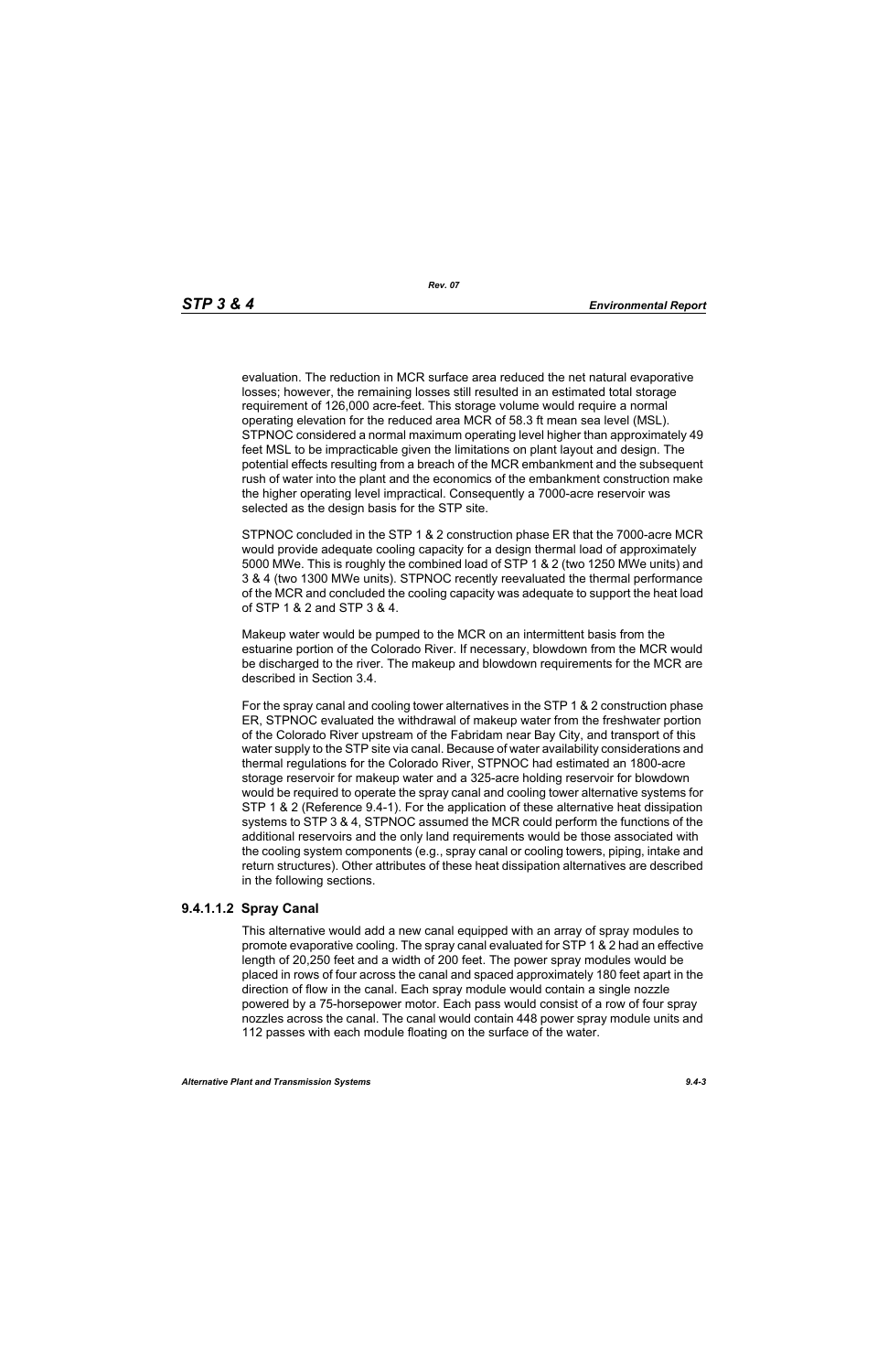*Rev. 07*

Condenser water would be cooled by pumping the water in the canal through the spray nozzles, thereby breaking the water into small droplets. The spray from each nozzle would rise to a height of approximately 16 feet and fall in a circular pattern with a diameter of approximately 50 feet at the surface of the canal. Since the water droplets are cooled by evaporation and by sensible heat transfer, due to increased surface area of the water droplets, the water temperature falling back into the canal is reduced. Circulation of the cooling air would be provided by the prevailing wind at the ambient temperature and by the vertical velocity resulting from the increased buoyancy of the warm, moist air.

# **9.4.1.1.3 Mechanical Draft Wet Cooling Towers**

This alternative consists of three towers, each containing 12 cells, for each nuclear generating unit. The towers would be located with their longitudinal axes parallel to the direction of prevailing wind to minimize aerodynamic downwash of the exhaust plumes to ground level and to enhance the merging of the exhaust plumes from adjacent cells, increasing the plume rise. Ground-level fogging and icing would be minimized as would the channeling of moist air from the exhaust of one tower to the intake of another. A fan would be located near the top of each cell, to draw ambient air into and through the cell. The warmed water from the condenser would be cooled by evaporative and sensible heat transfer by contact with the ambient air in the fill (packing) section of each cell.

# **9.4.1.1.4 Natural Draft Wet Cooling Towers**

This alternative consists of a single hyperbolic tower, 500 feet high, for each nuclear generating unit. The density difference between the ambient air outside the tower and the warm moist air inside would provide the driving force for the air circulation through the tower. The natural draft tower must be relatively tall to achieve adequate air flow rates through the tower. Circulating water leaving the condenser is sprayed by nozzles into the fill section of the tower, where the droplets are brought in contact with the circulating air. The water is cooled through evaporative and sensible heat transfer. Because of the relatively high release points and the buoyancy of the plumes from natural draft towers, recirculation of the exhaust between towers is generally not encountered. The positioning of natural draft towers within the STP site boundaries is less critical than for other evaporative heat dissipation alternatives.

# **9.4.1.1.5 Mechanical Draft Wet/Dry Cooling Towers**

This alternative consists of four towers, each containing 12 cells, for each nuclear generating unit. Similar to the mechanical draft towers discussed previously, these towers would be located with their longitudinal axes parallel to the direction of prevailing wind to minimize recirculation of the exhaust plume. STPNOC evaluated a parallel path variety of wet/dry cooling towers in which the air-cooled heat exchanger is located above an evaporative wet section. The wet section of the tower would be similar to that of the mechanical draft wet tower described above. Warmed water from the condenser first passes through the tube side of the air-cooled heat exchanger, where it is cooled by a stream of ambient air. A fan located above the dry section draws the ambient air through the tower. The partially cooled water then passes through the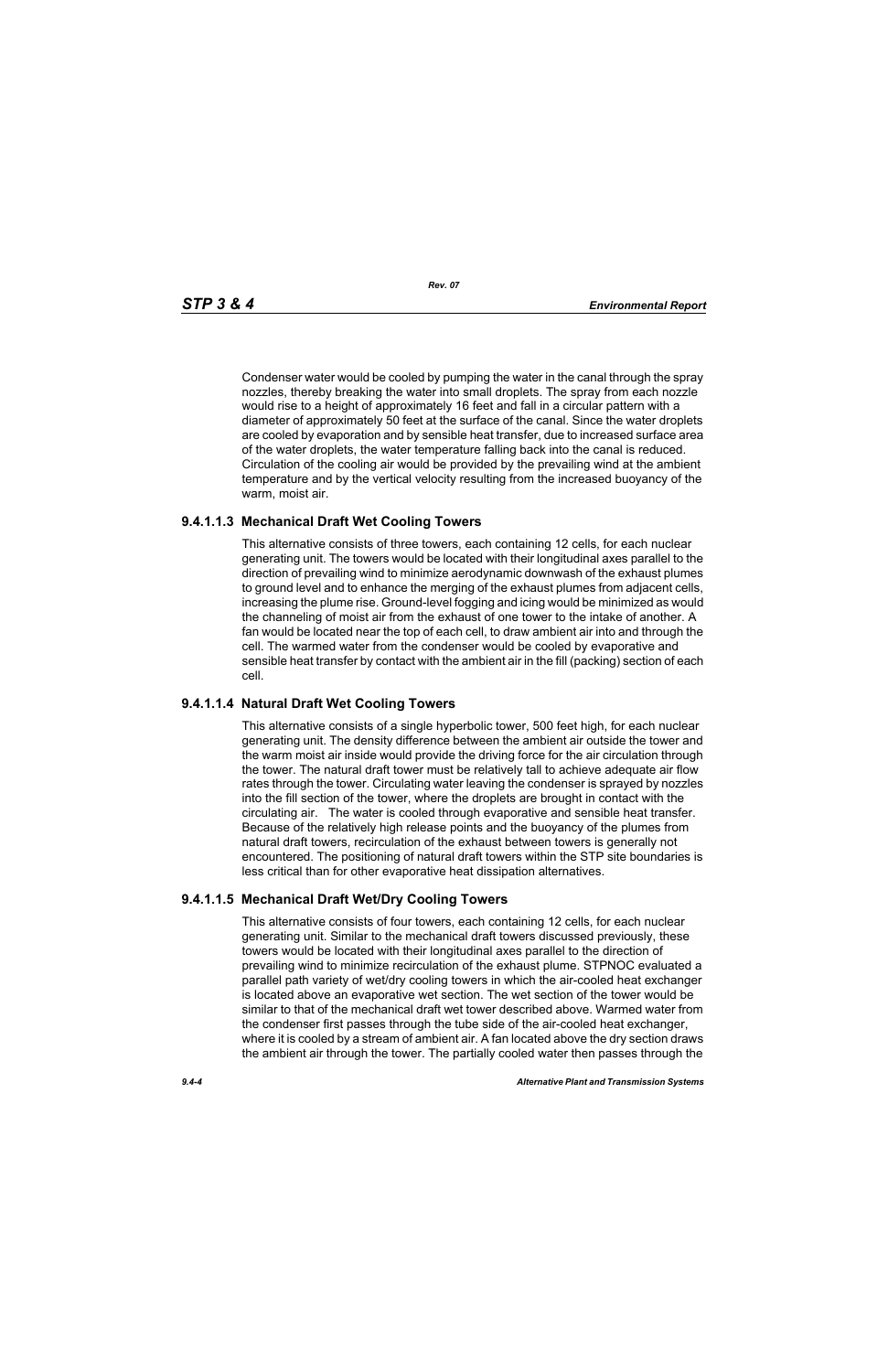wet section of the tower, where it is further cooled by evaporative and sensible heat transfer. The air streams from both the wet and dry sections of the tower are thoroughly mixed before being exhausted to the atmosphere. The mixed exhaust stream is in an unsaturated condition which reduces the potential for fogging. For the type of wet/dry towers under consideration, the relative humidity of the exhaust air would be approximately 70% over the entire range of operating conditions.

This type of cooling tower is used primarily in areas where plume abatement is necessary for aesthetic reasons or to minimize fogging and icing produced by the tower plume. Wet/dry cooling towers use approximately two-thirds to one-half less water than wet cooling towers (Reference 9.4-2). Neither of these advantages is significant for the STP site. Additionally, somewhat more land is required for the wet/dry cooling tower because of the additional equipment (fans and cooling coils) required in the tower assembly. The same disadvantages described above for dry cooling towers would also apply to the dry cooling portion of the wet/dry cooling tower. The dry cooling process is not as efficient as the wet cooling process because it requires the movement of a large amount of air through the heat exchanger to achieve the necessary cooling. This movement is accomplished by fans. This results in less net electrical power for distribution. Consequently, there would be an increase in environmental impacts because a replacement generating capacity would be needed to offset the loss in efficiency from dry cooling.

# **9.4.1.1.6 Fan-Assisted Natural Draft Cooling Towers**

Fan-assisted natural draft towers combine some of the characteristics of mechanical and natural draft towers. This alternative consists of three cooling towers for each nuclear generating unit. For STP 1 & 2, STPNOC had evaluated a tower height of 176.5 feet and base diameter of 206 feet. Each tower is equipped with a single fan near the exit of the tower. Air circulation is achieved by both the forced draft produced by the fan and the natural draft resulting from the difference in density between air inside and outside of the tower. Recirculation of warm moist air between towers would occur infrequently given the discharge height of the tower.

# **9.4.1.2 Analysis of Alternative Heat Dissipation Systems**

Six closed-cycle cooling systems are considered suitable heat dissipation systems for the STP site and are evaluated in detail. A cooling pond (the MCR) was selected as the preferred alternative and evaluated in Chapters 4 and 5 of the ER. In accordance with NUREG-1555, the five alternative heat dissipation systems were evaluated for land use, water use, and other environmental requirements. The screening comparison of these alternatives is presented in Tables 9.4-1 and 9.4-2. None of the alternative systems is considered environmentally preferable to the MCR, which is the proposed heat dissipation system for STP 3 & 4.

### **9.4.2 Circulating Water Systems**

In accordance with NUREG-1555, this section considers alternatives to the following components of the plant circulating water system:

intake systems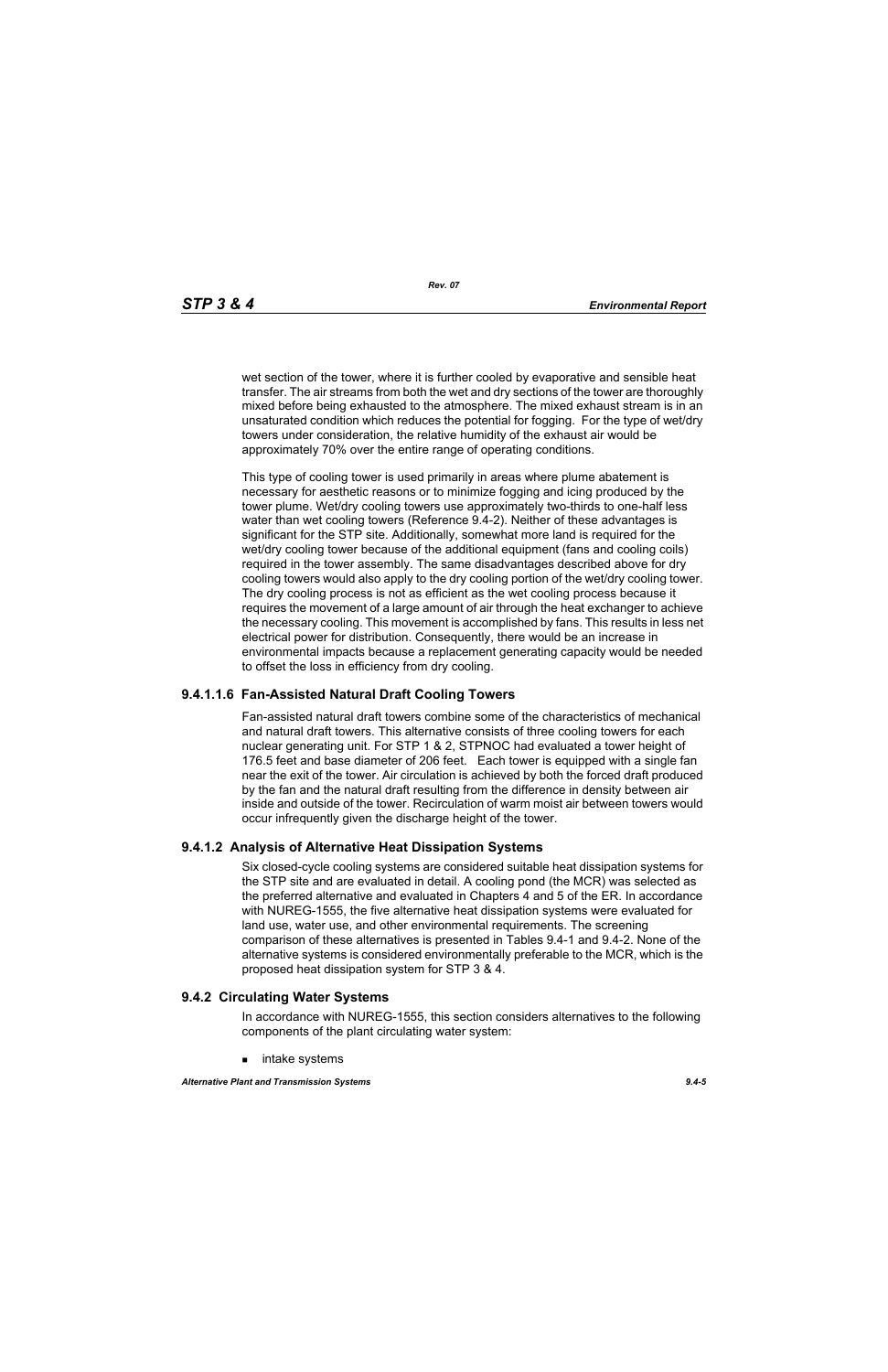- discharge systems
- water supply
- water treatment

NUREG-1555 indicates that the applicant should consider only those alternatives that are applicable at the proposed site and are compatible with the proposed heat dissipation system. As discussed in Section 9.4.1, six closed-cycle cooling systems are considered viable heat dissipation systems for the STP site.

Heat dissipation with each of the alternative systems relies on evaporation for heat transfer. The water from the cooling system lost to the atmosphere through evaporation must be replaced. In addition, this evaporation would result in an increase in the concentration of solids in the circulating water. To control solids, a portion of the recirculated water must be removed, or blown down, and replaced with fresh water. In addition to the blowdown and evaporative losses, a small percentage of water in the form of droplets (drift) would be lost from the cooling tower systems. Makeup water pumped from the Colorado River intake structure (Subsection 9.4.2.1) would be used to replace water lost by evaporation, blowdown, and drift from the cooling systems. Blowdown water would be returned to the river via a discharge structure at the shoreline (Subsection 9.4.2.2).

### **9.4.2.1 Intake Systems**

Standard technical practice was followed in siting and designing the makeup water intake structure at the Colorado River for the original plant. The intake structure was designed originally to serve four units, so no additional design modifications are required for this project. The intake bays, fish screens, trash racks, and bypass system are already operational for STP 1 & 2. The refurbishment of the intake structure to accommodate STP 3 & 4 will consist of installing new pumps and traveling screens in existing housings.

As described in Subsection 5.3.1.2, when required, water will be pumped from the Colorado River through a shoreline intake system at 0.5 feet per second, and passed through trash racks and through traveling screens with a 3/8-inch (9.5 millimeters) mesh. The traveling screens will operate intermittently to coincide with the intermittent withdrawal of river water. Fish collected on the screens can be returned to the river by being washed off and sluiced through a fish bypass pipe. The point of return is at the downstream end of the intake structure, approximately 0.6 meters (2 feet) below normal water elevation.

Approach and through-screen velocities are regulated by EPA and the states and subject to review under best management practices (40 CFR 401.14). The approach velocity for STP 1 & 2 was designed to be 0.5 feet per second (Subsection 5.3.1.2). The approach velocity of 0.5 feet per second is not expected to change when STP 3 & 4 become operational (Subsection 5.3.1.2). Alternate locations for the STP 3 & 4 water intake would increase the amount of land impacted by construction. In addition, pumping costs could increase because of a longer distance from the makeup water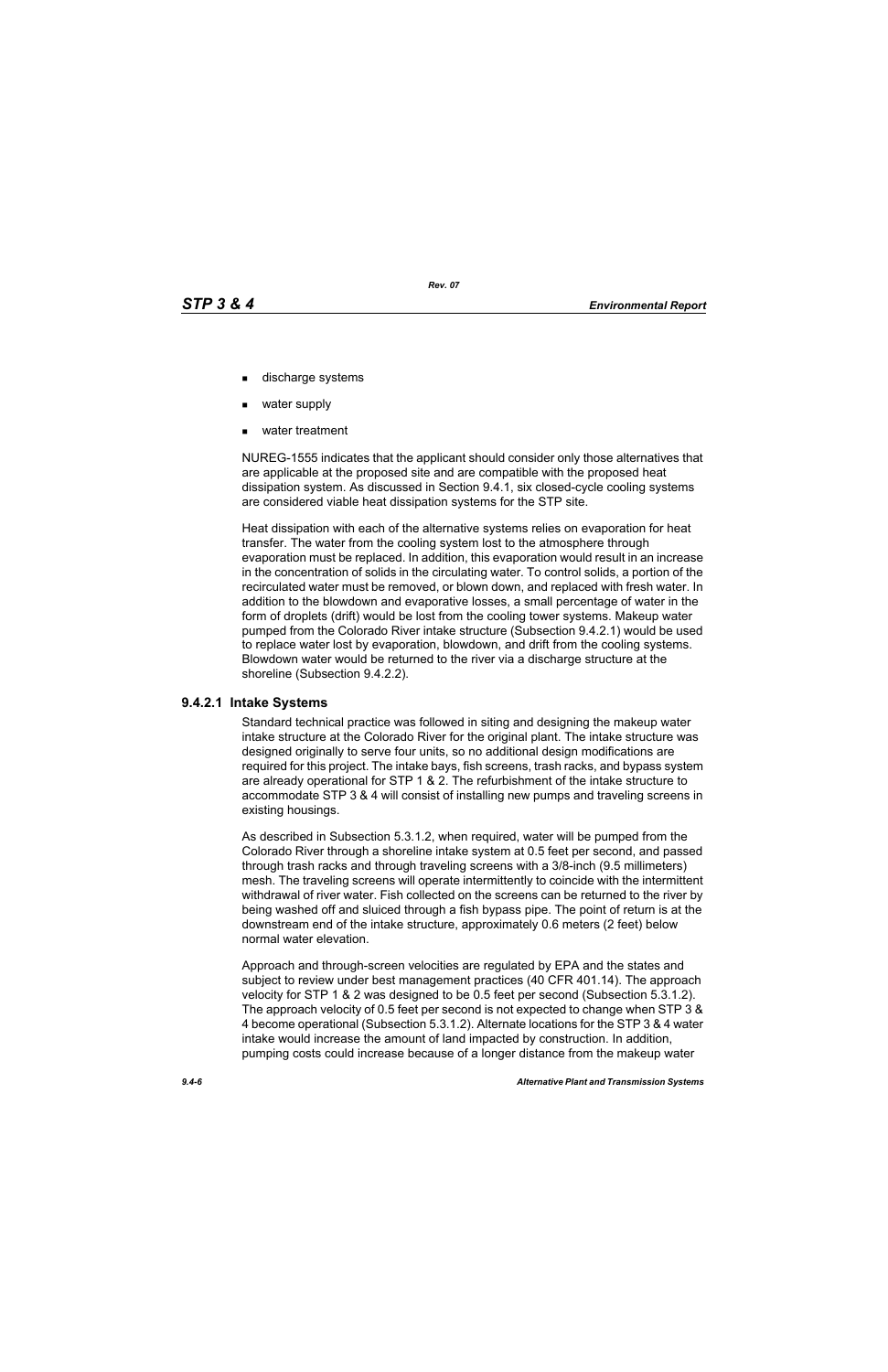intake to the MCR. No environmentally preferable alternatives to the use of the existing makeup water intake structure or alternative locations for a makeup water intake structure were identified.

As part of the proposed heat dissipation system, STPNOC considered four potential designs/locations for the STP 3 & 4 circulating water intake structure at the MCR.

- **D** Option 1 Intake structure located along the dike separating the STP 1 & 2 circulating water intake structure and return.
- $\Box$  Option 2 Intake structure located to the west of the combined STP 1 & 2 and STP 3 & 4 circulating water return flows, intakes and discharges separated by dikes.
- **D** Option  $3$  Offshore intake positioned directly south of the STP 1 & 2 intake structure. Piping from intake to run through the dike to a shoreline structure located to the west of the STP 1 & 2 intake
- **D** Option  $4$  Intake structure located immediately adjacent to the STP 1 & 2 intake structure, portion of dike removed to accommodate placement of STP 3 & 4 intake structure between STP 1 & 2 intake and discharge outfall

Table 9.4-3 provides a comparison of these alternative circulating water intake designs/locations. Option 1 was selected as the preferred alternative. Each of the other options had at least one factor (cooling efficiency, construction cost, interference with ongoing plant operations) that prevented it from being a viable option. None of the other options were environmentally preferable to the proposed design.

# **9.4.2.2 Discharge Systems**

As described in Section 3.4, the circulating water system for STP 3 & 4 would be a closed-cycle cooling reservoir system. All cooling system discharges, including blowdown from the mechanical draft cooling towers that serve as the Ultimate Heat Sink (UHS), would be discharged to the MCR via a new circulating water return. The design is similar to the existing circulating water return for STP 1 & 2. No environmentally preferable alternatives to the proposed return were identified.

A dike will separate the circulating water intake structure and return to avoid recirculation and to promote cooling efficiency by lengthening the cooling water flow path. The new circulating water return from STP 3 & 4 would be located adjacent to the existing STP 1 & 2 return. The location of the return and placement of dikes would be determined by the location of the circulating water intake structure for STP 3 & 4 and associated pipe routing (see Subsection 9.4.2.1).

MCR water quality, and thus the quality of any blowdown water from the MCR, is maintained by selective diversion from the Colorado River during high river flow conditions (>1200 cubic feet per second). The maximum operating level of the MCR was increased from 45 to 47 feet MSL to take advantage of reservoir makeup opportunities when river flows are high. Projections on water quality in the MCR and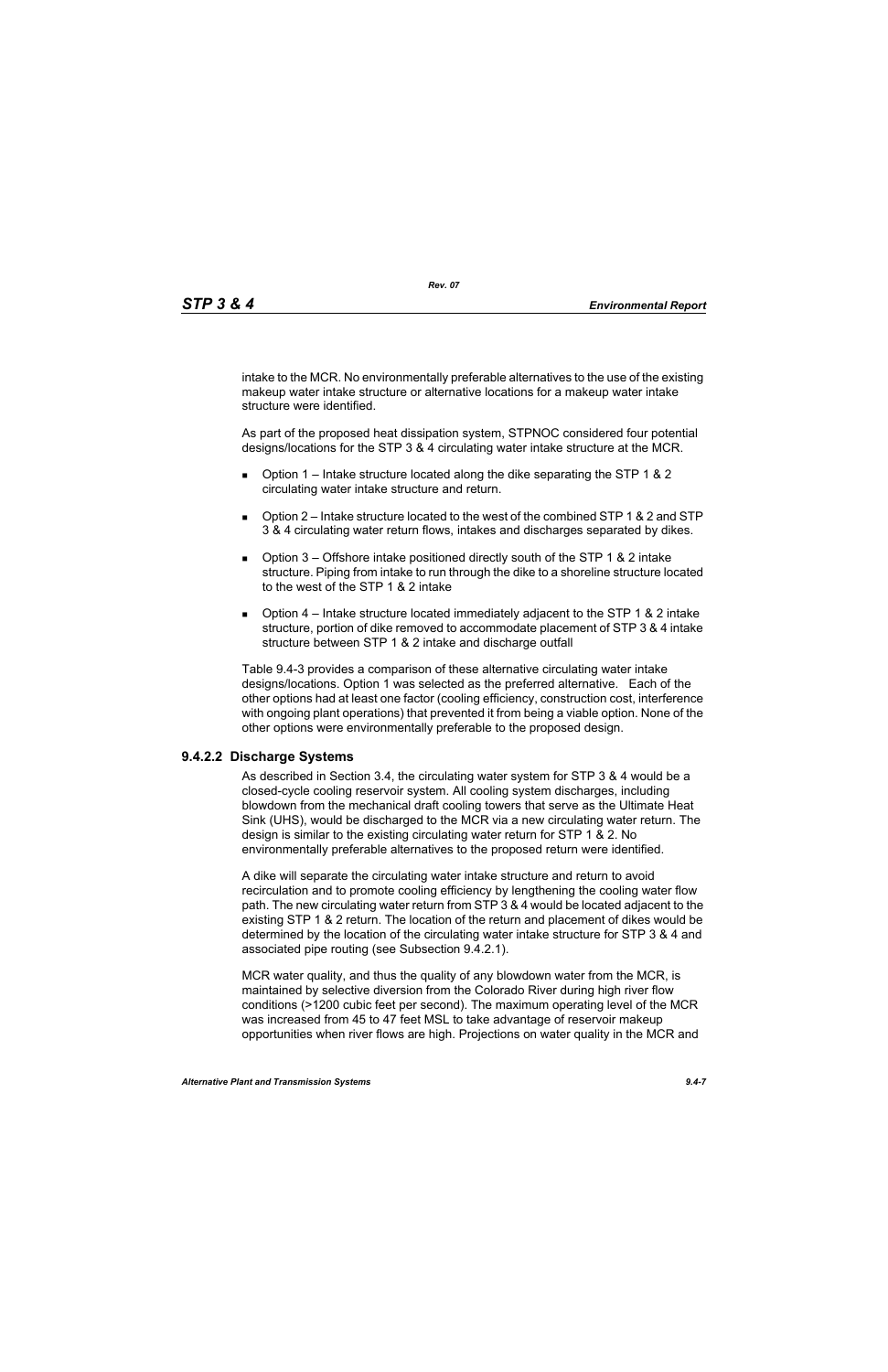additional upstream demands on the Colorado River could necessitate the use of the permitted reservoir blowdown system to maintain water quality (Reference 9.4-3).

As discussed in Section 3.4, blowdown from the MCR would be directed to the Colorado River via the existing blowdown structure, which includes a 1.1-mile-long discharge line that extends downstream along the west bank of the river and is equipped with seven discharge ports. One or more of the ports may be opened, depending on river flows, to promote rapid mixing of the effluent. Because the blowdown flow would be a small percentage of the Colorado River flow (Subsection 5.3.2), the effect on temperature downstream in the Colorado River would be negligible, and limited to an area in the immediate vicinity of the blowdown line. Similarly, chemical discharges would mix quickly with the larger freshwater flow of the Colorado River and impacts to aquatic communities will be small. Because STPNOC has proposed to use the existing blowdown structure and the impacts of its operation are SMALL, no consideration of alternatives to the proposed design was needed.

## **9.4.2.3 Water Supply**

The Colorado River would supply makeup water to the MCR to replace evaporative and seepage losses. Circulating water would be withdrawn from the MCR for condenser and turbine system cooling. The circulating water would be returned to the MCR. Groundwater wells would provide makeup water to the UHS (two mechanical draft cooling towers) and, indirectly (as blowdown from the towers) to the MCR. During normal operation, approximately 500 gpm of groundwater would be returned as surface water to the MCR (Table 3.3.1).

Hydrological studies in support of construction of STP 1 & 2 (Reference 9.4-1) showed a dependable supply of unappropriated water in the Colorado River during the six winter months of October through March. These studies involved an assessment for the years 1949 to 1971, and indicated that this water supply can be supplemented from flood flows during the other periods of the year. These conclusions remain valid for STP 3 & 4. The 7000-acre MCR is required for storage given the recurrence of droughts. Reservoir water quality is maintained by selective pumping from the Colorado River during high flow conditions. STPNOC has developed guidelines for water management during drought conditions that require actions at decreasing MCR levels. These guidelines allow water quality to be reduced in order to maintain MCR level during drought conditions (Reference 9.4-3).

In support of STP 1 & 2, STPNOC considered obtaining makeup water for the MCR from the Gulf of Mexico. While the use of makeup water from the Gulf of Mexico on a continuous basis would reduce the required size of the MCR, the costs associated with transporting makeup water and returning blowdown approximately 18 miles to the Gulf of Mexico make this alternative economically unattractive in comparison to using estuarine water from the Colorado River. Use of salt water from the Gulf of Mexico was also less desirable than the use of estuarine waters because of engineering problems associated with saltwater operation and because of the ecological impacts associated with the long pipeline and with the withdrawal of makeup water from, and the discharge of blowdown to, the Gulf. This alternative is not environmental preferable to the proposed makeup water supply from the Colorado River.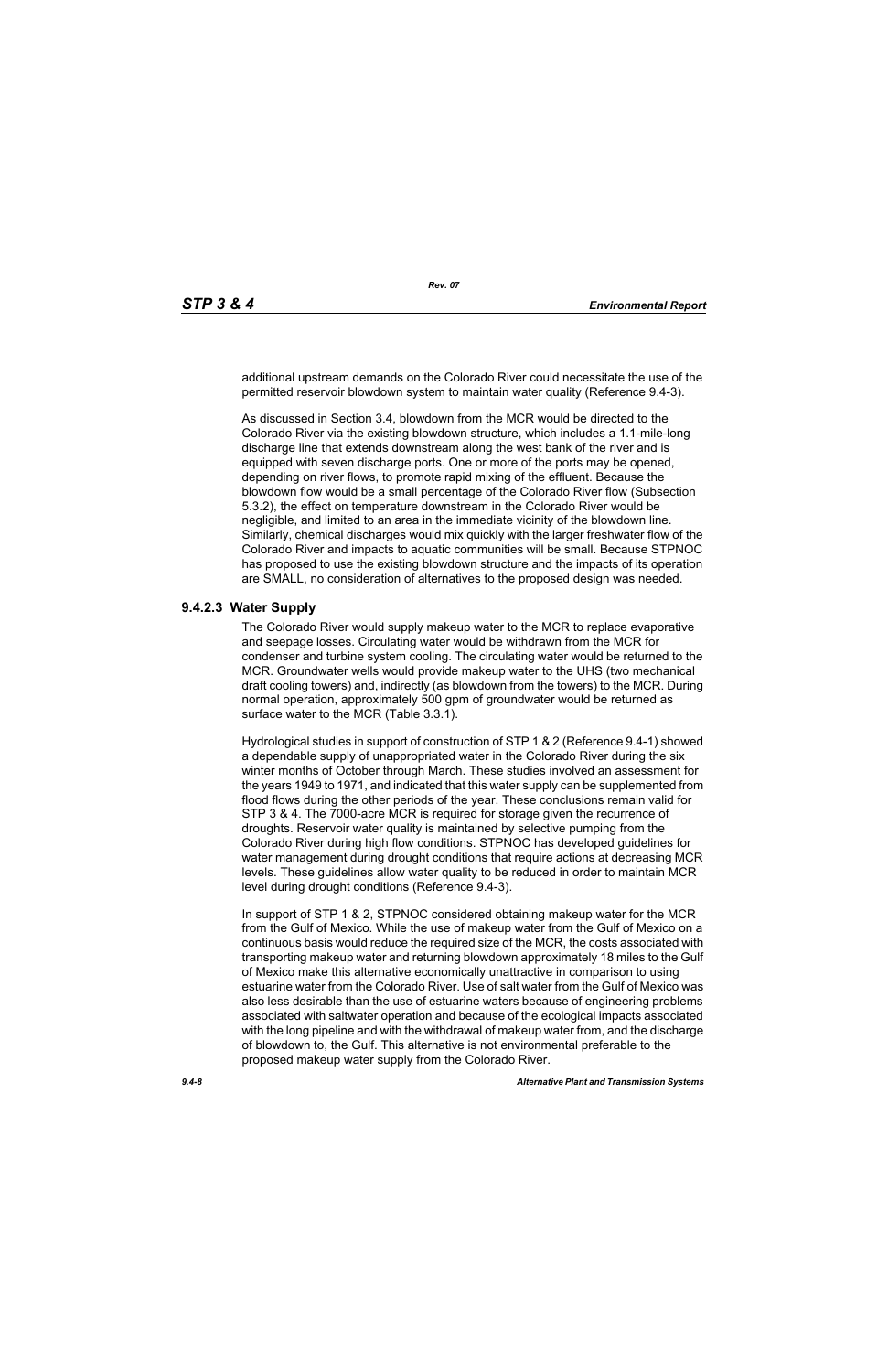In the case of the cooling reservoir, makeup water would be pumped on an intermittent basis from the estuarine portion of the Colorado River. The makeup and blowdown schemes for the MCR are described in Section 3.4. In the case of the spray canal or cooling tower systems, makeup water would be withdrawn from the freshwater portion of the Colorado River above the Fabridam near Bay City. The makeup water would be transported to the site via canal. Because of water availability considerations and thermal regulations for the river, STPNOC estimated an 1800-acre storage reservoir for makeup water and a 325-acre holding reservoir for blowdown would be required to operate the spray canal or cooling tower alternative heat dissipation systems (Reference 9.4-1). In evaluating alternative heat dissipation systems for STP 3 & 4, STPNOC assumed the functions of these additional reservoirs could be performed by the existing MCR with water supplied from the freshwater portion of the Colorado River. Construction of these additional reservoirs would not be environmentally preferable to use of the existing MCR.

STPNOC estimates that a supply of approximately 60,000 acre-feet per year of makeup water from upstream sources would be required to operate the spray canal or cooling tower alternative systems for STP 1 & 2 during years of relatively low rainfall and high gross evaporation from the onsite reservoir. The cost of purchasing makeup water from the reservoirs near Austin was estimated at \$15 per acre-foot during the planning for STP 1 & 2 (Reference 9.4-1) and would be higher now. In the case of the cooling pond (MCR) alternative, makeup water could be supplied from the estuarine portion of the Colorado River for the cost of pumping. Alternative sources of water, such as the use of the reservoirs near Austin, would represent a future loss of that freshwater supply for alternative uses and would not be environmentally preferable to the current STP water supply from the estuarine portion of the Colorado River.

### **9.4.2.4 Water Treatment**

As described in Subsection 3.3.2, the Colorado River would be the source of makeup water to the MCR which provides cooling for the new units' circulating water system. This water supply would be treated by injecting biocides at the intake structure to control biofouling in the circulating water system and associated piping. Because STP 3 & 4 would use the same water supply as the existing units, STPNOC expects that makeup and process water for the proposed units would be treated in the same manner.

Biocides or chemical additives would be from those approved by the U.S. Environmental Protection Agency or the state of Texas and the volume and concentration of each constituent discharged to the environment would meet the requirements established in the Texas Pollutant Discharge Elimination System (TPDES) permit. This permit would be revised, as necessary, to accommodate the construction and operational needs of STP 3 & 4. The final choice of water treatment chemicals or combination of chemicals would be dictated by makeup water conditions, technical feasibility, economics, and discharge permit requirements. Since the discharges from the system would be subject to TPDES permit limitations that consider aquatic impacts, these limitations would ensure that there would be no significant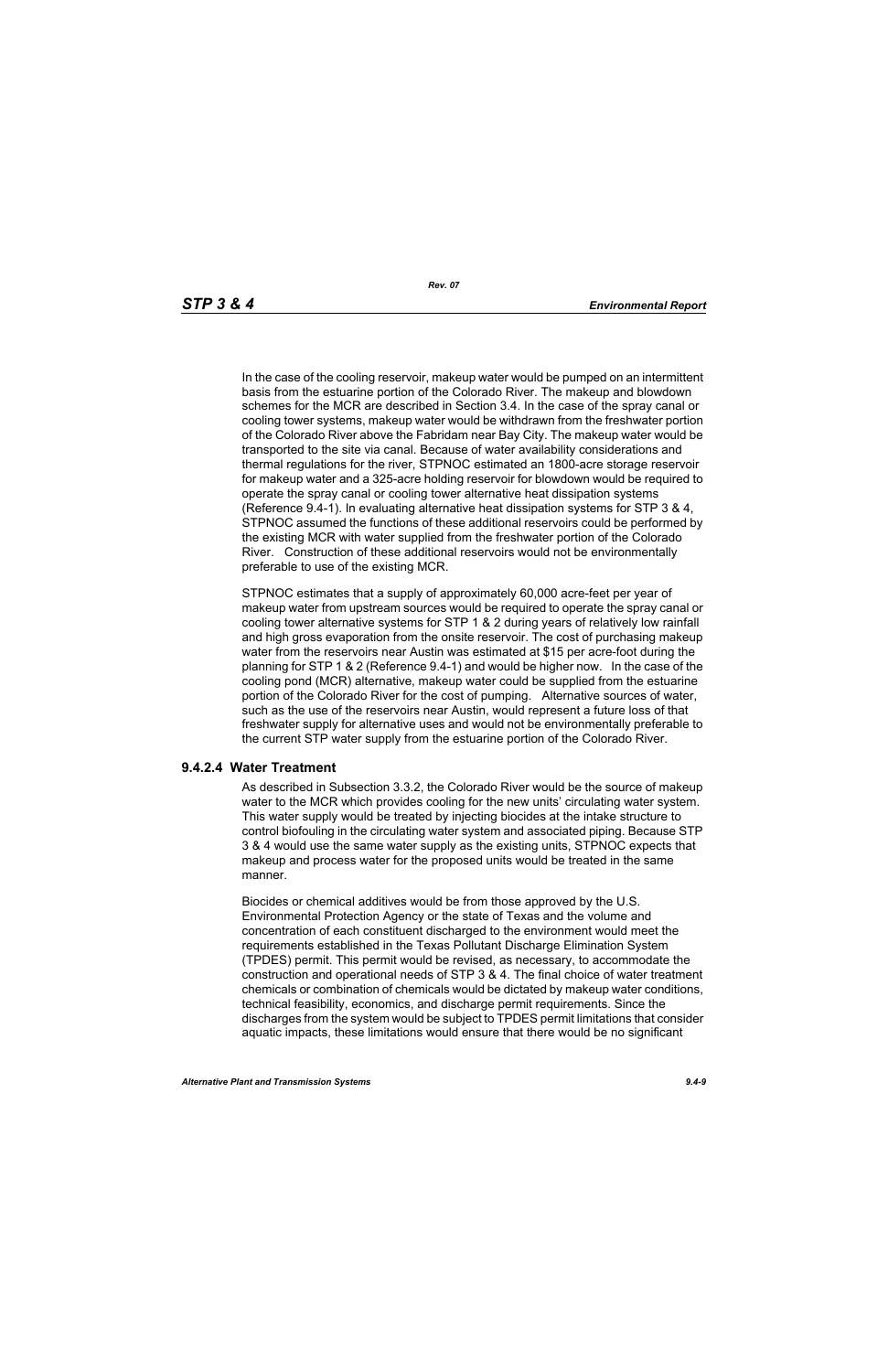impact from these discharges and, thus, different water treatment chemicals would be not be environmentally preferable to the existing impacts.

## **9.4.3 Transmission Systems**

New 345kV towers and lines would be constructed from the new STP 3 & 4 switchyard to connect to existing transmission lines on the STP site. Some modifications to the transmission system would be required; however, no new transmission lines or offsite rights-of-way would be associated with STP 3 & 4. Because the additional power provided by STP 3 & 4 would be transmitted over without significant additional environmental impacts, no new transmission system alternatives were considered.

Some modifications to the transmission system would be required. The Electric Reliability Council of Texas (ERCOT) Screening Study (Reference 9.4-4) calls for approximately 20 miles of conductor replacement to accommodate the additional current. There would be no change in line voltage and no new corridors would be needed. As discussed in Section 3.7, some towers would be replaced in order to maintain the National Electric Safety Code (NESC) standards in sag clearance.

To reduce the potential of vehicle-to-ground short-circuit shock to vehicles parked beneath the lines, all existing STP transmission lines are currently designed to provide clearances consistent with the NESC 5-milliamp rule and AEP and CenterPoint engineering standards. The upgrade of the existing transmission system described in Section 3.7 and Subsection 2.2.2.2 would likely change the geometry of the power lines, because the new conductors would sag differently and new towers would likely be taller. All transmission lines would continue to comply with the NESC and AEP and CenterPoint engineering standards.

The ERCOT Screening Study (Reference 9.4-4) identifies that some system improvements are needed to reduce thermal overloads caused by increased energy exports that would come from STP associated with the proposed interconnection. As discussed in Subsection 3.7.1, electrical design parameters, including transmission design voltage or voltages, line capacity, conductor type and configuration, spacing between phases, minimum conductor clearances to ground, maximum predicted electrical-field strength(s) at 1 meter above grade, the predicted electric-field strength(s) at the edge of rights-of way in kilovolts per meter, and the design for these values will be established from the final AEP Interconnection study.

The AEP Interconnection Study (Reference 9.4-5) evaluated a total of 11 different options to accommodate STP 3 & 4. These options consisted of different combinations of upgrades to transmission lines and alternative substation configurations. Five of the options were eliminated for technical feasibility reasons, while three other options were eliminated because they did not demonstrate a superior benefit compared to the retained options. Three options were retained for further detailed engineering analysis (Reference 9.4-5). STPNOC expects that the environmental impacts of any of these three options would be similar.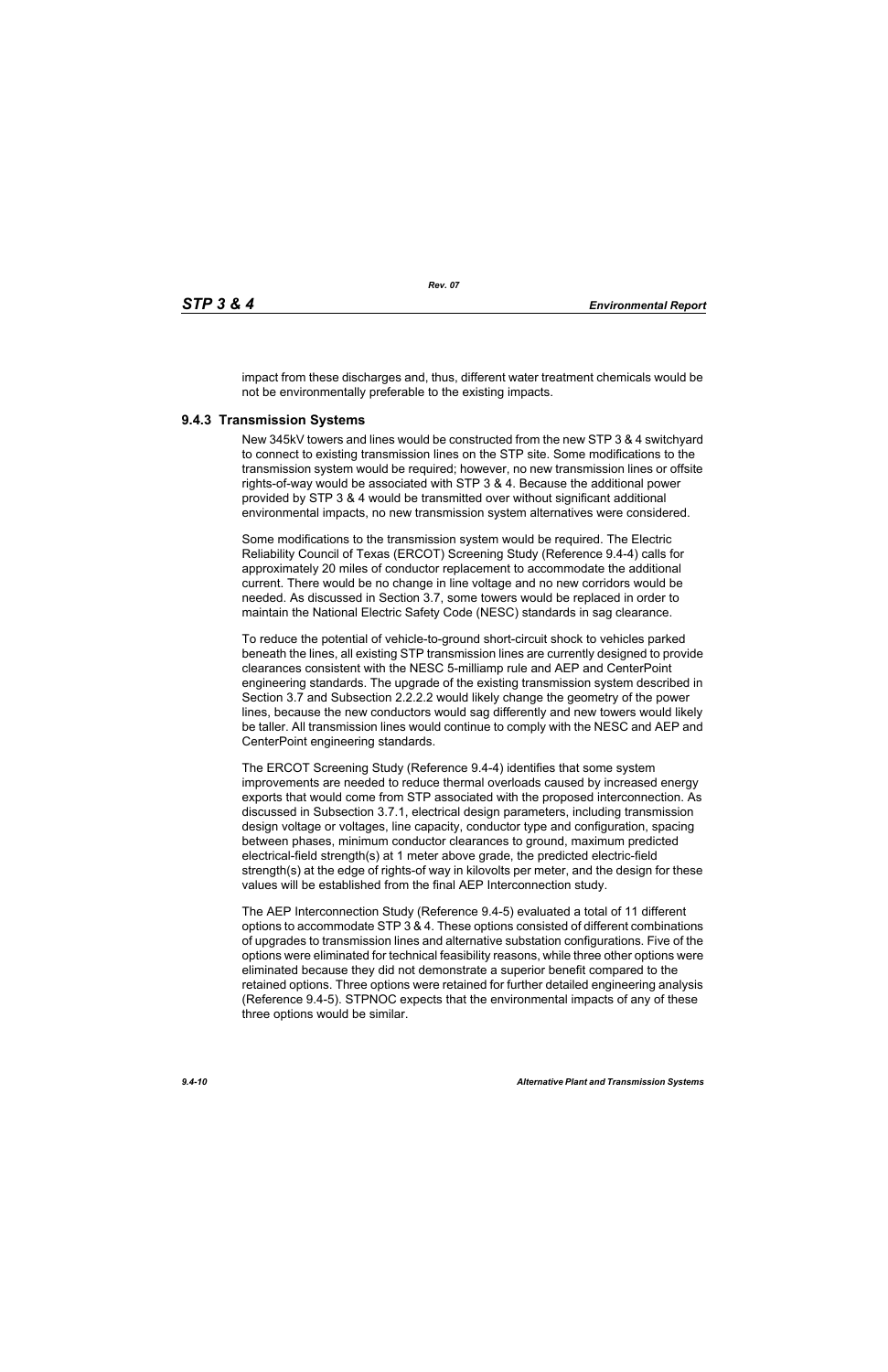# **9.4.4 References**

- 9.4-1 STP (South Texas Project) 1974. South Texas Project Units 1 & 2 Environmental Report, Amendment 2, October 25.
- 9.4-2 "Technical Development Document for the Final Regulations Addressing Cooling Water Intake Structures for New Facilities," EPA (U.S. Environmental Protection Agency), EPA-821-R-01-036, November, 2001.
- 9.4-3 STPNOC (South Texas Project Nuclear Operating Company) 2005. Water Conservation Plan, South Texas Project Electric Generating Station, Rev. 1, May 1.
- 9.4-4 ERCOT (Electric Reliability Council of Texas) 2007. 15INR0008 Generation Interconnect Screening Study, Matagorda County, TX. January 8.
- 9.4-5 "Interconnection Study for New Generation in Matagorda County," AEP (American Electric Power Service Corporation) 2007. 15NR0008, June.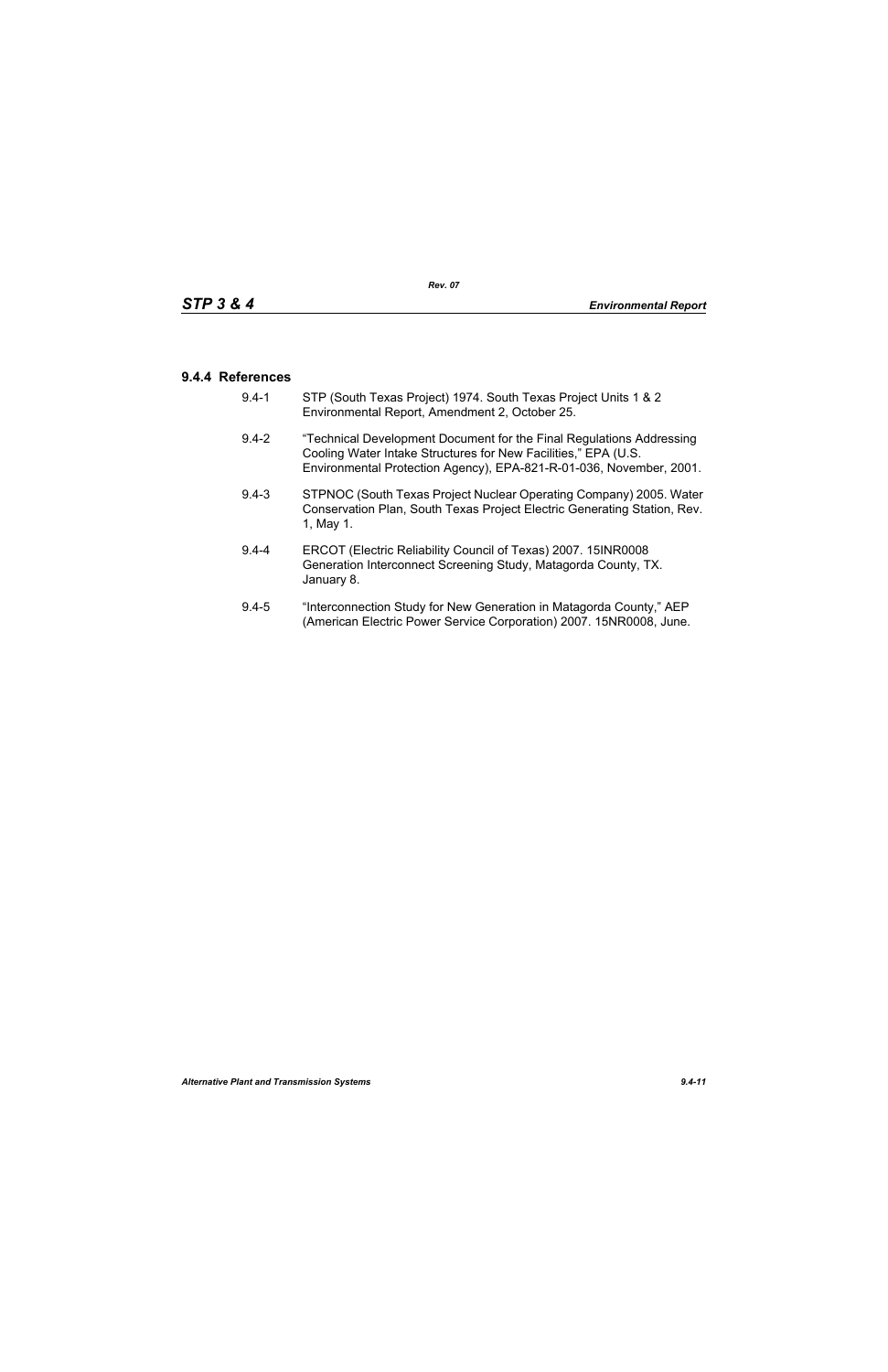| <b>Factors Affecting System</b><br><b>Selection</b>                 | <b>Cooling Reservoir</b><br>(Base Case)                                                                                                                                                                                                                                                                                                                                                                                                                                                              | <b>Spray Canal</b>                                                                                                                                                                                                                     | <b>Mechanical Draft Wet Cooling Tower</b><br>(MDCT)                                                                                                                                                                                                                                                                                                                    |
|---------------------------------------------------------------------|------------------------------------------------------------------------------------------------------------------------------------------------------------------------------------------------------------------------------------------------------------------------------------------------------------------------------------------------------------------------------------------------------------------------------------------------------------------------------------------------------|----------------------------------------------------------------------------------------------------------------------------------------------------------------------------------------------------------------------------------------|------------------------------------------------------------------------------------------------------------------------------------------------------------------------------------------------------------------------------------------------------------------------------------------------------------------------------------------------------------------------|
| Land Use: Onsite Land<br>Considerations [1]                         | Existing 7,000-acre MCR currently<br>operating at the STP site.                                                                                                                                                                                                                                                                                                                                                                                                                                      | Spray canal system (approximately 150<br>acres) could be placed within the<br>existing STP site. An additional 680<br>acres would be required for the intake<br>canal corridor.                                                        | MDCT system (approximately 70<br>acres) could be placed within the<br>existing STP site. An additional 630<br>acres would be required for the intake<br>canal corridor. System could be placed<br>within the confines of the existing STP<br>site.                                                                                                                     |
| Land Use: Terrain<br>considerations                                 | Terrain features of the STP site support<br>a cooling reservoir with adequate<br>capacity to support four units.                                                                                                                                                                                                                                                                                                                                                                                     | Terrain features of the STP site are<br>suitable for a spray canal system.                                                                                                                                                             | Terrain features of the STP site are<br>suitable for a MDCT system.                                                                                                                                                                                                                                                                                                    |
| Water Use: Annual<br><b>Average Consumptive Use</b><br>(acre-ft/yr) | 43,000                                                                                                                                                                                                                                                                                                                                                                                                                                                                                               | 47,000                                                                                                                                                                                                                                 | 45,000                                                                                                                                                                                                                                                                                                                                                                 |
| <b>Atmospheric Effects</b>                                          | NUREG-1555 notes that the plume<br>from a cooling pond like the MCR<br>would exist as a fog over the pond or<br>as ground level fog evaporating within<br>300 meters from the pond, or lift to<br>become stratus for winds less than or<br>equal to 2.2 meters per second.<br>Elevated plumes and the associated<br>shadowing would not be expected from<br>operation of the MCR. In addition,<br>NUREG-1555 concludes that drift from<br>a cooling pond or lake would not need<br>to be considered. | A spray canal system could produce a<br>low-lying visible water droplet plume<br>and encourage formation of fog above<br>the heated pond. These impacts would<br>be localized and short-lived, and would<br>not disrupt the viewscape. | The system would emit water droplets<br>(drift) and intermittently produce a<br>visible vapor plume. The drift droplets<br>would be a minor source of particulate<br>matter and salt deposition. The water<br>vapor plume would not contribute to<br>fogging or icing conditions on local road<br>systems. Aesthetic impacts from the<br>visible plume would be small. |
| Thermal and Physical<br><b>Effects</b>                              | Thermal load to the MCR would be<br>additive to the thermal load from STP 1<br>& 2. The MCR was designed to<br>accommodate the thermal load of four<br>units.                                                                                                                                                                                                                                                                                                                                        | Thermal load would be rejected to the<br>spray canal reducing the thermal load<br>to the MCR relative to the base case.<br>Discharges to the Colorado River<br>would meet water quality standards.                                     | MDCT system would discharge a small<br>thermal load to the MCR relative to the<br>base case. Discharges to the Colorado<br>River would meet water quality<br>standards.                                                                                                                                                                                                |

*Alternative Plant and Transmission Systems* 

Alternative Plant and Transmission Systems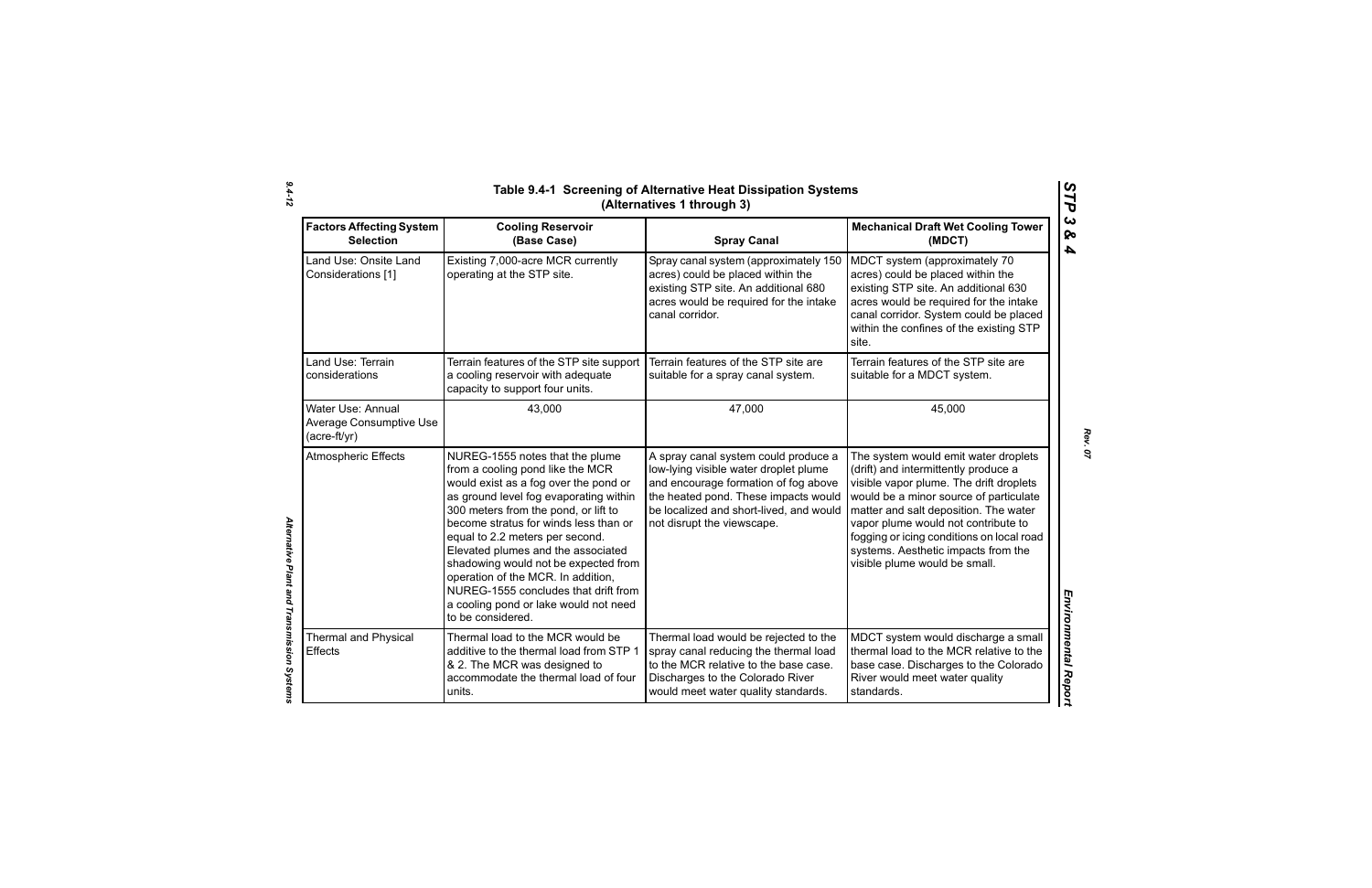| <b>Factors Affecting System</b>                     | <b>Cooling Reservoir</b>                                                                                                                                                                                                                                | <b>Spray Canal</b>                                                                                                                                                                                                                                     | <b>Mechanical Draft Wet Cooling Tower</b>                                                                                                                                                                                                                                                                                                                                                                                        |
|-----------------------------------------------------|---------------------------------------------------------------------------------------------------------------------------------------------------------------------------------------------------------------------------------------------------------|--------------------------------------------------------------------------------------------------------------------------------------------------------------------------------------------------------------------------------------------------------|----------------------------------------------------------------------------------------------------------------------------------------------------------------------------------------------------------------------------------------------------------------------------------------------------------------------------------------------------------------------------------------------------------------------------------|
| <b>Selection</b>                                    | (Base Case)                                                                                                                                                                                                                                             |                                                                                                                                                                                                                                                        | (MDCT)                                                                                                                                                                                                                                                                                                                                                                                                                           |
| Noise Impacts [2]                                   | Emits broadband noise that is largely                                                                                                                                                                                                                   | Emits broadband noise that is largely                                                                                                                                                                                                                  | Emits broadband noise that is largely                                                                                                                                                                                                                                                                                                                                                                                            |
|                                                     | indistinguishable from background and                                                                                                                                                                                                                   | indistinguishable from background and                                                                                                                                                                                                                  | indistinguishable from background and                                                                                                                                                                                                                                                                                                                                                                                            |
|                                                     | unobtrusive. Continuous noise level at                                                                                                                                                                                                                  | unobtrusive. Continuous noise level at                                                                                                                                                                                                                 | unobtrusive. Continuous noise level at                                                                                                                                                                                                                                                                                                                                                                                           |
|                                                     | site boundary estimated at 43 dBA.                                                                                                                                                                                                                      | site boundary estimated at 42 dBA.                                                                                                                                                                                                                     | site boundary estimated at 52 dBA.                                                                                                                                                                                                                                                                                                                                                                                               |
| Aesthetics and<br><b>Recreational Benefits</b>      | Consumptive water use and discharges<br>for the cooling reservoir would be<br>consistent with minimum stream flow<br>requirements for Colorado River<br>navigation and environmental<br>maintenance, fish and wildlife water<br>demand, and recreation. | Consumptive water use and discharges<br>for a spray canal system would be<br>consistent with minimum stream flow<br>requirements for Colorado River<br>navigation and environmental<br>maintenance, fish and wildlife water<br>demand, and recreation. | MDCT structures would pose higher<br>visual impacts than cooling reservoir or<br>spray canal alternatives. The plumes<br>resemble clouds and would not disrupt<br>the viewscape. Consumptive water use<br>and discharges for a MDCT system<br>would be consistent with minimum<br>stream flow requirements for Colorado<br>River navigation and environmental<br>maintenance, fish and wildlife water<br>demand, and recreation. |
| Legislative Restrictions                            | Approach and through-screen                                                                                                                                                                                                                             | Intake structure would meet Section                                                                                                                                                                                                                    | Intake structure would meet Section                                                                                                                                                                                                                                                                                                                                                                                              |
|                                                     | velocities are regulated by EPA and                                                                                                                                                                                                                     | 316(b) of the CWA and the                                                                                                                                                                                                                              | 316(b) of the CWA and the                                                                                                                                                                                                                                                                                                                                                                                                        |
|                                                     | subject to review under best                                                                                                                                                                                                                            | implementing regulations, as                                                                                                                                                                                                                           | implementing regulations, as                                                                                                                                                                                                                                                                                                                                                                                                     |
|                                                     | management practices (see Section                                                                                                                                                                                                                       | applicable. TPDES discharge permit                                                                                                                                                                                                                     | applicable. TPDES discharge permit                                                                                                                                                                                                                                                                                                                                                                                               |
|                                                     | 5.3.1.2). The approach velocity for the                                                                                                                                                                                                                 | thermal discharge limitation would                                                                                                                                                                                                                     | thermal discharge limitation would                                                                                                                                                                                                                                                                                                                                                                                               |
|                                                     | intake for STP 1 & 2 was designed to                                                                                                                                                                                                                    | address the additional thermal load                                                                                                                                                                                                                    | address the additional thermal load                                                                                                                                                                                                                                                                                                                                                                                              |
|                                                     | be 0.5 fps. The intake structure built for                                                                                                                                                                                                              | from blowdown. Storage of makeup                                                                                                                                                                                                                       | from blowdown. Storage of makeup                                                                                                                                                                                                                                                                                                                                                                                                 |
|                                                     | STP 1 & 2 has unused pumping                                                                                                                                                                                                                            | and blowdown at the STP site would                                                                                                                                                                                                                     | and blowdown at the STP site would                                                                                                                                                                                                                                                                                                                                                                                               |
|                                                     | capacity to accommodate the new                                                                                                                                                                                                                         | mitigate the impacts to the river.                                                                                                                                                                                                                     | mitigate the impacts to the river.                                                                                                                                                                                                                                                                                                                                                                                               |
|                                                     | units. The approach velocity of 0.5 fps                                                                                                                                                                                                                 | Regulatory restrictions would not                                                                                                                                                                                                                      | Regulatory restrictions would not                                                                                                                                                                                                                                                                                                                                                                                                |
|                                                     | is not expected to change when STP 3                                                                                                                                                                                                                    | negatively impact application of this                                                                                                                                                                                                                  | negatively impact application of this                                                                                                                                                                                                                                                                                                                                                                                            |
|                                                     | & 4 become operational.                                                                                                                                                                                                                                 | heat dissipation system.                                                                                                                                                                                                                               | heat dissipation system.                                                                                                                                                                                                                                                                                                                                                                                                         |
| Is this a suitable alternative<br>for the STP site? | Yes                                                                                                                                                                                                                                                     | Yes                                                                                                                                                                                                                                                    | Yes                                                                                                                                                                                                                                                                                                                                                                                                                              |

*Rev. 07*

*STP 3 & 4*

 $9.4 - 13$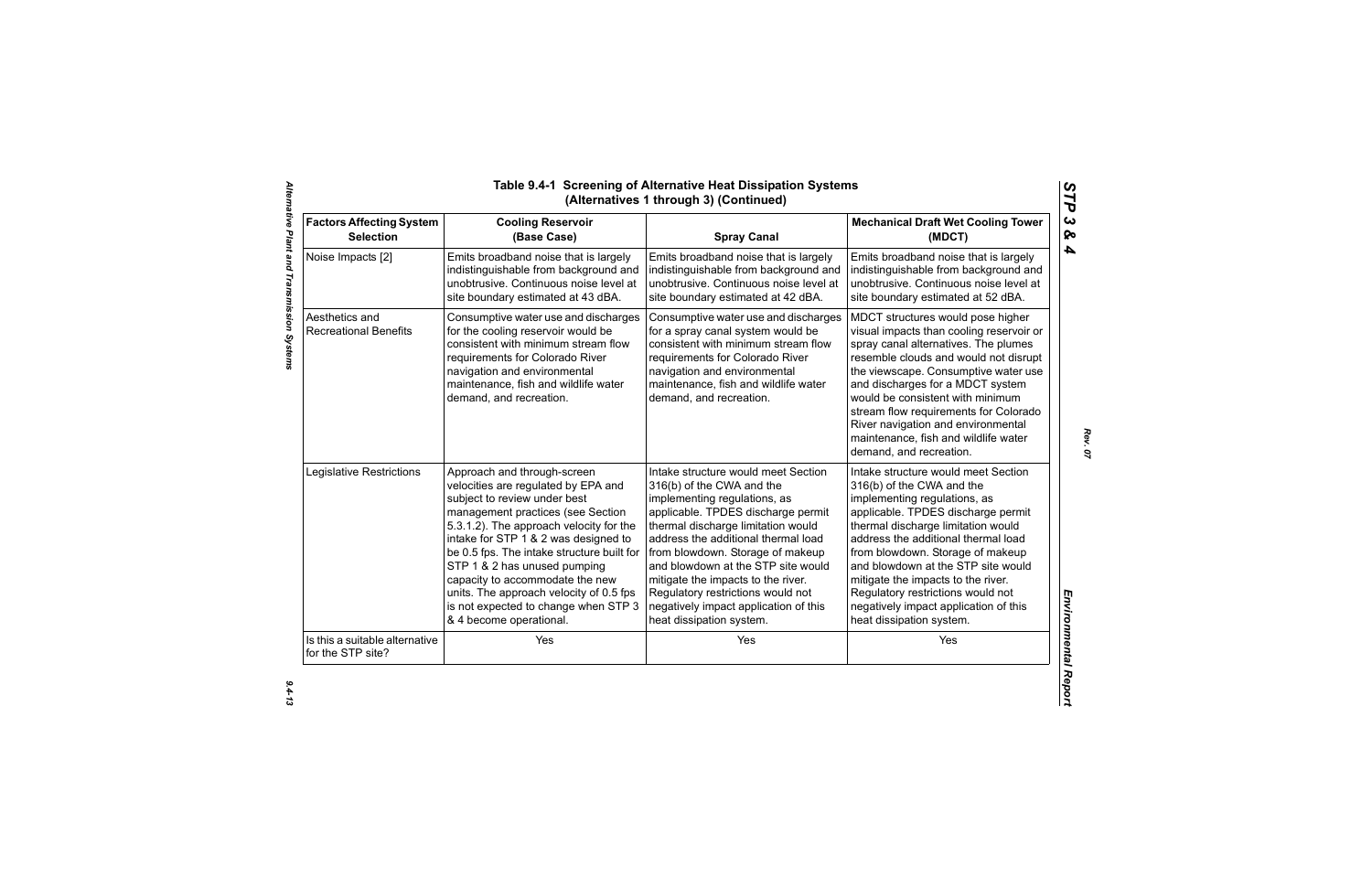- *9.4-14*
- 
- $(1)$  Accessors of the rich requirements (2.25 are once to the was assumed to furth these water storage requirements.<br>
Caroline of the control of the state of the state of the state of the state of the state of the state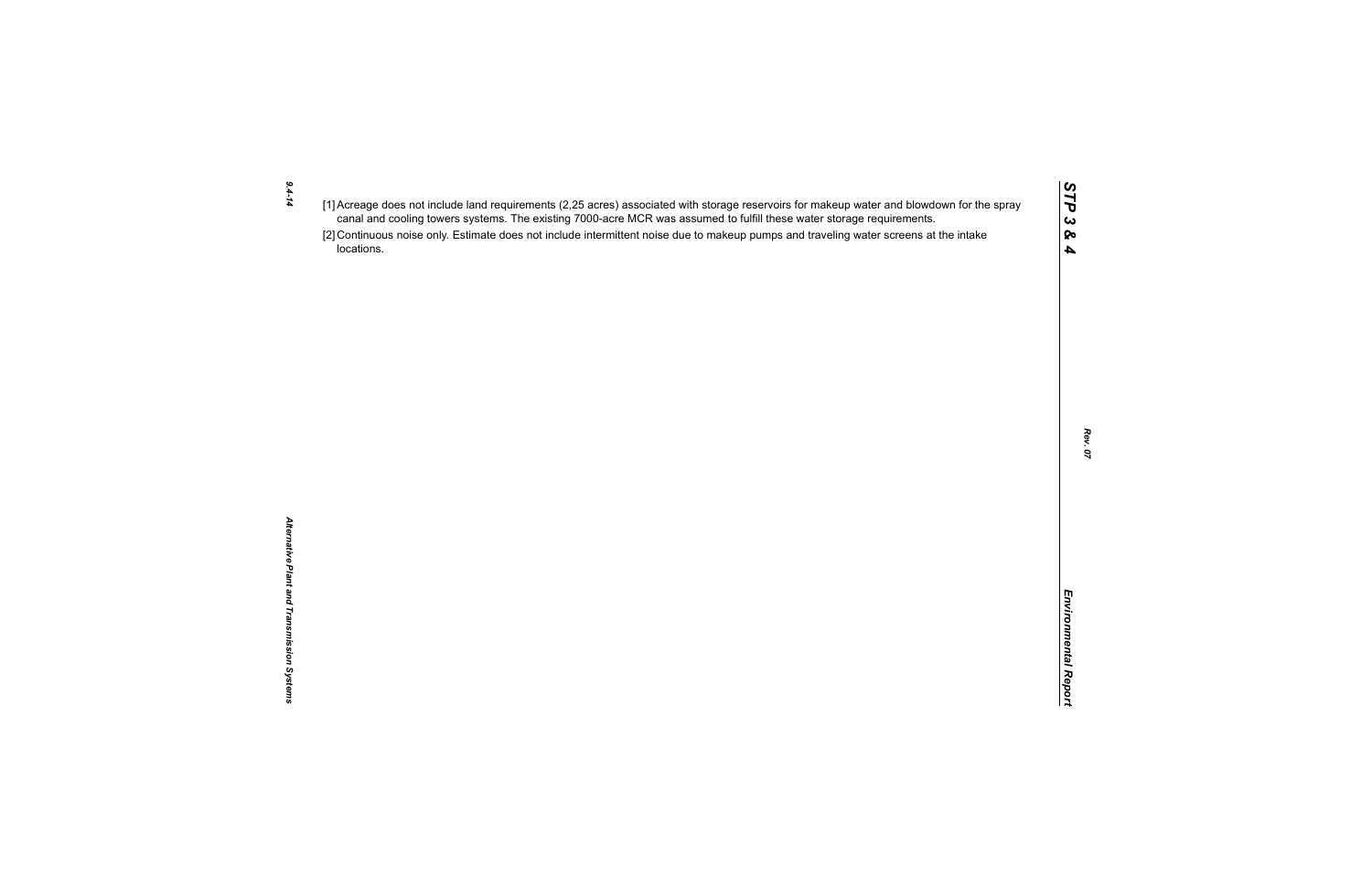| <b>Factors Affecting System</b><br><b>Selection</b>                                                                                                                                                                                                                                                                                                                                             | <b>Natural Draft Wet Cooling Towers</b><br>(NDCT)                                                                                                                                                                                                                                                                                                                         | <b>Mechanical Draft Wet/Dry Cooling</b><br><b>Towers (MDW/DCT)</b>                                                                                                                                                                                                                                                                                                                       | <b>Fan-Assisted Natural Draft Cooling</b><br><b>Towers (FNDCT)</b>                                                                                                                                                                                                                                                                                                     |
|-------------------------------------------------------------------------------------------------------------------------------------------------------------------------------------------------------------------------------------------------------------------------------------------------------------------------------------------------------------------------------------------------|---------------------------------------------------------------------------------------------------------------------------------------------------------------------------------------------------------------------------------------------------------------------------------------------------------------------------------------------------------------------------|------------------------------------------------------------------------------------------------------------------------------------------------------------------------------------------------------------------------------------------------------------------------------------------------------------------------------------------------------------------------------------------|------------------------------------------------------------------------------------------------------------------------------------------------------------------------------------------------------------------------------------------------------------------------------------------------------------------------------------------------------------------------|
| Land Use: Onsite Land<br>Considerations [1]                                                                                                                                                                                                                                                                                                                                                     | NDCT system (approximately 80<br>acres) could be placed within the<br>existing STP site. An additional 630<br>acres would be required for the<br>intake canal corridor.                                                                                                                                                                                                   | MDW/DCT system (~70 acres) could<br>be placed within the existing STP site.<br>An additional 630 acres would be<br>required for the intake canal corridor.                                                                                                                                                                                                                               | Fan-assisted NDCT system<br>(approximately 70 acres) could be<br>placed within the existing STP site. An<br>additional 630 acres would be required<br>for the intake canal corridor.                                                                                                                                                                                   |
| Land Use: Terrain<br>considerations                                                                                                                                                                                                                                                                                                                                                             | Terrain features of the STP site are<br>suitable for a NDCT system.                                                                                                                                                                                                                                                                                                       | Terrain features of the STP site are<br>suitable for a MDW/DCT system.                                                                                                                                                                                                                                                                                                                   | Terrain features of the STP site are<br>suitable for a fan-assisted NDCT<br>system.                                                                                                                                                                                                                                                                                    |
| Water Use: Annual Average<br>Consumptive Use (acre-<br>ft/yr)                                                                                                                                                                                                                                                                                                                                   | 45,000                                                                                                                                                                                                                                                                                                                                                                    | 42,000                                                                                                                                                                                                                                                                                                                                                                                   | 45,000                                                                                                                                                                                                                                                                                                                                                                 |
| <b>Atmospheric Effects</b>                                                                                                                                                                                                                                                                                                                                                                      | The system would emit water<br>droplets (drift) and intermittently<br>produce a visible vapor plume. The<br>drift droplets would be a minor<br>source of particulate matter and salt<br>deposition. The water vapor plume<br>would not contribute to fogging or<br>icing conditions on local road<br>systems. Aesthetic impacts from the<br>visible plume would be small. | The system would emit water droplets<br>(drift) and intermittently produce a<br>visible vapor plume. The drift droplets<br>would be a minor source of particulate<br>matter and salt deposition. The water<br>vapor plume would result in minimal<br>additional fogging but no icing<br>conditions on local road systems.<br>Aesthetic impacts from the visible<br>plume would be small. | The system would emit water droplets<br>(drift) and intermittently produce a<br>visible vapor plume. The drift droplets<br>would be a minor source of particulate<br>matter and salt deposition. The water<br>vapor plume would not contribute to<br>fogging or icing conditions on local road<br>systems. Aesthetic impacts from the<br>visible plume would be small. |
| <b>Thermal and Physical</b><br>MDW/DCT system would discharge a<br>NDCT system would discharge a<br>small thermal load to the MCR<br>small thermal load to the MCR relative<br>Effects<br>relative to the base case. Discharges<br>to the base case. Discharges to the<br>to the Colorado River would meet<br>Colorado River would meet water<br>water quality standards.<br>quality standards. |                                                                                                                                                                                                                                                                                                                                                                           | Fan-assisted NDCT system would<br>discharge a small thermal load to the<br>MCR relative to the base case.<br>Discharges to the Colorado River<br>would meet water quality standards.                                                                                                                                                                                                     |                                                                                                                                                                                                                                                                                                                                                                        |
| Noise Impacts [2]                                                                                                                                                                                                                                                                                                                                                                               | Emits broadband noise that is largely<br>indistinguishable from background<br>and unobtrusive. Continuous noise<br>level at site boundary estimated at<br>44 dBA.                                                                                                                                                                                                         | Emits broadband noise that is largely<br>indistinguishable from background and<br>unobtrusive. Continuous noise level at<br>site boundary estimated at 52 dBA.                                                                                                                                                                                                                           | Emits broadband noise that is largely<br>indistinguishable from background and<br>unobtrusive. Continuous noise level at<br>site boundary estimated at 54 dBA.                                                                                                                                                                                                         |

*STP 3 & 4*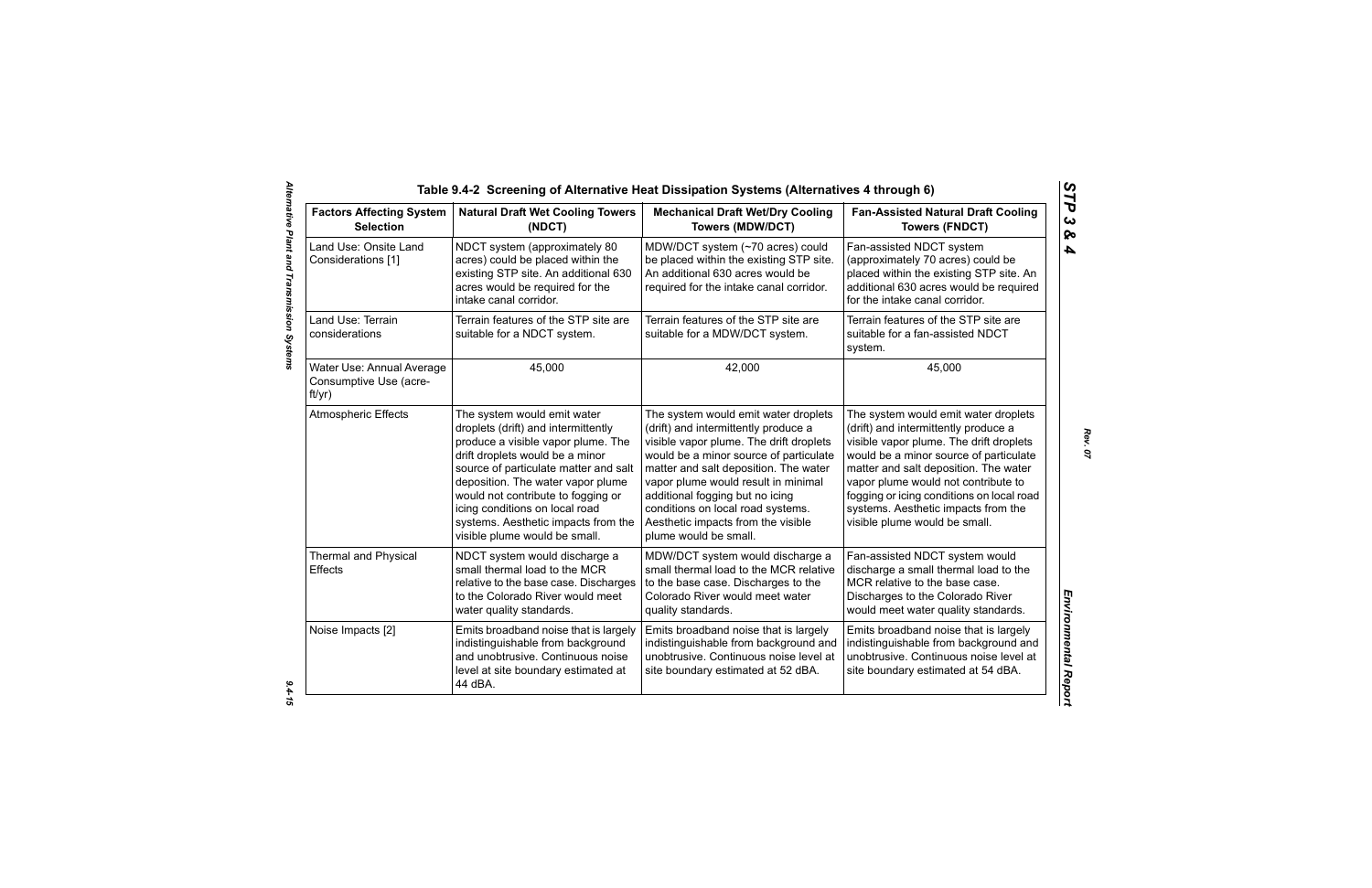| <b>Factors Affecting System</b>                     | <b>Natural Draft Wet Cooling Towers</b>                                                                                                                                                                                                                                                                                                                                                                                              | <b>Mechanical Draft Wet/Dry Cooling</b>                                                                                                                                                                                                                                                                                                                                                                                                   | <b>Fan-Assisted Natural Draft Cooling</b>                                                                                                                                                                                                                                                                                                                                                                                                                                       |  |
|-----------------------------------------------------|--------------------------------------------------------------------------------------------------------------------------------------------------------------------------------------------------------------------------------------------------------------------------------------------------------------------------------------------------------------------------------------------------------------------------------------|-------------------------------------------------------------------------------------------------------------------------------------------------------------------------------------------------------------------------------------------------------------------------------------------------------------------------------------------------------------------------------------------------------------------------------------------|---------------------------------------------------------------------------------------------------------------------------------------------------------------------------------------------------------------------------------------------------------------------------------------------------------------------------------------------------------------------------------------------------------------------------------------------------------------------------------|--|
| <b>Selection</b>                                    | (NDCT)                                                                                                                                                                                                                                                                                                                                                                                                                               | <b>Towers (MDW/DCT)</b>                                                                                                                                                                                                                                                                                                                                                                                                                   | <b>Towers (FNDCT)</b>                                                                                                                                                                                                                                                                                                                                                                                                                                                           |  |
| Aesthetics and Recreational<br><b>Benefits</b>      | NDCT structures would pose the<br>highest visual impact due to their<br>height (approximately 500 feet). The<br>plumes resemble clouds and would<br>not disrupt the viewscape.<br>Consumptive water use and<br>discharges for a NDCT system<br>would be consistent with minimum<br>stream flow requirements for<br>Colorado River navigation and<br>environmental maintenance, fish and<br>wildlife water demand, and<br>recreation. | MDW/DCT structures would pose<br>higher visual impacts than cooling<br>reservoir or spray canal alternatives.<br>The plumes resemble clouds and<br>would not disrupt the viewscape.<br>Consumptive water use and discharges<br>for a MDW/DCT system would be<br>consistent with minimum stream flow<br>requirements for Colorado River<br>navigation and environmental<br>maintenance, fish and wildlife water<br>demand, and recreation. | Fan-assisted NDCT structures (height<br>$\sim$ 180 ft) would pose visual impacts<br>greater than MDCT but less than<br>conventional NDCT. The plumes<br>resemble clouds and would not disrupt<br>the viewscape.<br>Consumptive water use and discharges<br>for a fan-assisted NDCT system would<br>be consistent with minimum stream<br>flow requirements for Colorado River<br>navigation and environmental<br>maintenance, fish and wildlife water<br>demand, and recreation. |  |
| Legislative Restrictions                            | Intake structure would meet Section                                                                                                                                                                                                                                                                                                                                                                                                  | Intake structure would meet Section                                                                                                                                                                                                                                                                                                                                                                                                       | Intake structure would meet Section                                                                                                                                                                                                                                                                                                                                                                                                                                             |  |
|                                                     | 316(b) of the CWA and the                                                                                                                                                                                                                                                                                                                                                                                                            | 316(b) of the CWA and the                                                                                                                                                                                                                                                                                                                                                                                                                 | 316(b) of the CWA and the                                                                                                                                                                                                                                                                                                                                                                                                                                                       |  |
|                                                     | implementing regulations, as                                                                                                                                                                                                                                                                                                                                                                                                         | implementing regulations, as                                                                                                                                                                                                                                                                                                                                                                                                              | implementing regulations, as                                                                                                                                                                                                                                                                                                                                                                                                                                                    |  |
|                                                     | applicable. TPDES discharge permit                                                                                                                                                                                                                                                                                                                                                                                                   | applicable. TPDES discharge permit                                                                                                                                                                                                                                                                                                                                                                                                        | applicable. TPDES discharge permit                                                                                                                                                                                                                                                                                                                                                                                                                                              |  |
|                                                     | thermal discharge limitation would                                                                                                                                                                                                                                                                                                                                                                                                   | thermal discharge limitation would                                                                                                                                                                                                                                                                                                                                                                                                        | thermal discharge limitation would                                                                                                                                                                                                                                                                                                                                                                                                                                              |  |
|                                                     | address the additional thermal load                                                                                                                                                                                                                                                                                                                                                                                                  | address the additional thermal load                                                                                                                                                                                                                                                                                                                                                                                                       | address the additional thermal load                                                                                                                                                                                                                                                                                                                                                                                                                                             |  |
|                                                     | from blowdown. Storage of makeup                                                                                                                                                                                                                                                                                                                                                                                                     | from blowdown. Storage of makeup                                                                                                                                                                                                                                                                                                                                                                                                          | from blowdown. Storage of makeup                                                                                                                                                                                                                                                                                                                                                                                                                                                |  |
|                                                     | and blowdown at the STP site would                                                                                                                                                                                                                                                                                                                                                                                                   | and blowdown at the STP site would                                                                                                                                                                                                                                                                                                                                                                                                        | and blowdown at the STP site would                                                                                                                                                                                                                                                                                                                                                                                                                                              |  |
|                                                     | mitigate the impacts to the river.                                                                                                                                                                                                                                                                                                                                                                                                   | mitigate the impacts to the river.                                                                                                                                                                                                                                                                                                                                                                                                        | mitigate the impacts to the river.                                                                                                                                                                                                                                                                                                                                                                                                                                              |  |
|                                                     | Regulatory restrictions would not                                                                                                                                                                                                                                                                                                                                                                                                    | Regulatory restrictions would not                                                                                                                                                                                                                                                                                                                                                                                                         | Regulatory restrictions would not                                                                                                                                                                                                                                                                                                                                                                                                                                               |  |
|                                                     | negatively impact application of this                                                                                                                                                                                                                                                                                                                                                                                                | negatively impact application of this                                                                                                                                                                                                                                                                                                                                                                                                     | negatively impact application of this                                                                                                                                                                                                                                                                                                                                                                                                                                           |  |
|                                                     | heat dissipation system.                                                                                                                                                                                                                                                                                                                                                                                                             | heat dissipation system.                                                                                                                                                                                                                                                                                                                                                                                                                  | heat dissipation system.                                                                                                                                                                                                                                                                                                                                                                                                                                                        |  |
| Is this a suitable alternative<br>for the STP site? | Yes                                                                                                                                                                                                                                                                                                                                                                                                                                  | Yes                                                                                                                                                                                                                                                                                                                                                                                                                                       | Yes                                                                                                                                                                                                                                                                                                                                                                                                                                                                             |  |

*9.4-16*

*Rev. 07*

*STP 3 & 4*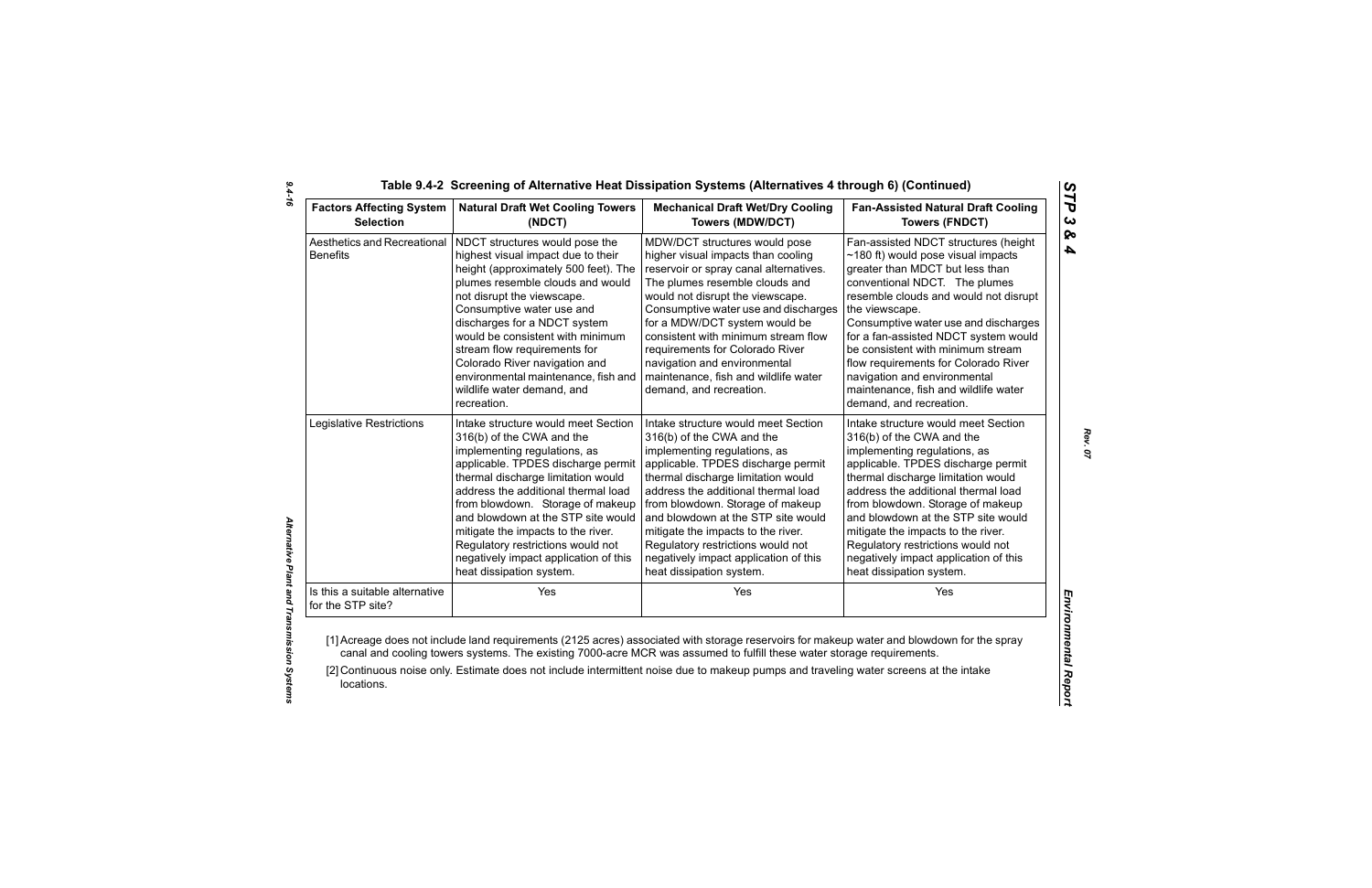| <b>Attribute</b>                                    | <b>Option 1 - Intake Along</b><br><b>Existing Dike</b>                                                                                                                                | <b>Option 2 - Intake West of Combined</b><br>STP 1 & 2 and 3 & 4 Discharge                                                                                                                                                                                                         | <b>Option 3 - Offshore</b><br><b>Intake</b>                       | Option 4 - Intake<br><b>Between Existing</b><br>STP 1 & 2 Intake and<br><b>Discharge</b>                                                                                                                                                 |
|-----------------------------------------------------|---------------------------------------------------------------------------------------------------------------------------------------------------------------------------------------|------------------------------------------------------------------------------------------------------------------------------------------------------------------------------------------------------------------------------------------------------------------------------------|-------------------------------------------------------------------|------------------------------------------------------------------------------------------------------------------------------------------------------------------------------------------------------------------------------------------|
| <b>MCR Perimeter</b><br><b>Embankment Integrity</b> | Provides sufficient clear<br>distance from the<br>excavation for construction<br>of the intake structure to the<br>perimeter embankment to<br>pose no risk to<br>embankment integrity | Intake structure located at least 200<br>feet from base of perimeter<br>embankment to eliminate possible<br>stability issues and embankment<br>displacement/deformation.<br>Approximately 400 foot width cut from<br>top of berm to allow passage for<br>circulating water piping. | Similar to Option 2                                               | Similar to Option 2                                                                                                                                                                                                                      |
| Room for Expansion                                  | Location can accommodate<br>a larger intake structure<br>with minor adjustments                                                                                                       | <b>NA</b>                                                                                                                                                                                                                                                                          | <b>NA</b>                                                         | Limited space and<br>accessibility for<br>construction activities.<br>Location does not allow for<br>expansion (e.g., if required<br>flow rates increase due to<br>condenser configuration)                                              |
| Ease of Construction                                | Optimum access allowing<br>straight forward<br>construction methods                                                                                                                   | <b>NA</b>                                                                                                                                                                                                                                                                          | Cost of underwater<br>construction would be<br>prohibitively high | Circulating water piping<br>would block existing<br>access road from<br>embankment base road to<br>top of berm road.<br>Unacceptable to obstruct<br>the access road as it is<br>used daily to service the<br>STP 1 & 2 intake structure. |
| <b>Cooling Efficiency</b>                           | <b>NA</b>                                                                                                                                                                             | Could impede cooling efficiency by the<br>MCR as it reduces by half the cooling<br>water flow path between the discharge<br>outfall and the respective intakes of<br>either the existing plant or the new<br>units                                                                 | <b>NA</b>                                                         | <b>NA</b>                                                                                                                                                                                                                                |

*Rev. 07*

 $9.4 - 17$